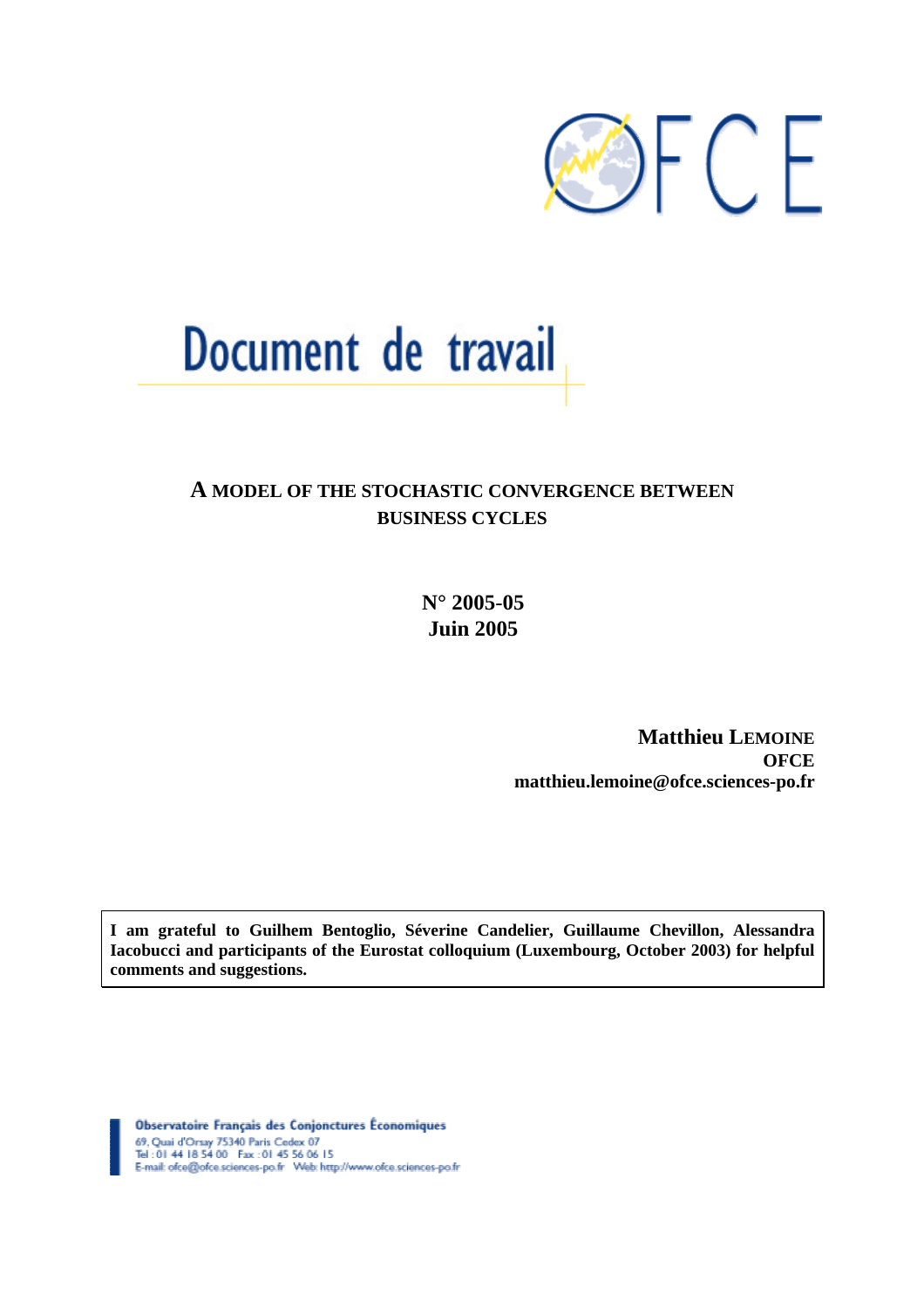#### Abstract

A new non-linear parametric model, the Stochastic Cyclical Convergence Model (SCCM), is proposed for measuring the convergence dynamics between two cycles. It combines unobserved component models with time-varying parameter models. The convergence between the two cycles is characterised by two time-varying parameters, the phase-shift and the phase-adjusted correlation. A Kalman smoother-based iterative procedure is developed for the model estimation. The procedure is checked on simulated time series and the biases are quantified. SCCM models are applied to UK, French, German and Euro-zone business cycles over the period 1960:1-2003:1. The result is twofold: on the one hand, the British cycle progressively synchronises with that of the Euro-zone, with a phase-shift decreasing from approximately 5 quarters in 1990:1 to 2 quarters in 2003:1. On the other hand, the phase-adjusted correlation between the UK and Euro-zone cycles falls from approximately 90% in 1990:1 to 60% in 2003:1. Moreover, the French cycle converges more towards the German cycle, than the UK one. UK shocks have asynchronous asymmetric effects and the adoption of the euro would require improved fiscal coordination.

Keywords: convergence, synchronisation, business cycles, multivariate unobserved components models, time-varying parameter models, Kalman filter.

JEL Classification: C13, C32, E32.

#### Résumé

Cet article propose un nouveau modèle paramétrique non-linéaire, dénommé le modèle de convergence cyclique stochastique (SCCM), qui permet de mesurer les dynamiques de convergence entre deux cycles. Ce modèle combine des modèles à composantes inobservables avec des modèles à paramètres évolutifs. La convergence entre deux cycles est caractérisée par deux paramètres évolutifs, la phase et la corrélation corrigée de la phase. Une procédure itérative fondée sur le lisseur de Kalman est développée pour estimer le modèle. Cette procédure est évaluée sur des données simulées et les biais des estimateurs sont quantifis. Des modèles SCCM sont estimés pour les cycles anglais, français, allemand et de la zone euro, sur la période 1960:1-2003:1. Le principal r´esultat de cette m´ethode a deux dimensions: d'une part, le cycle anglais se synchronise progressivement avec celui de la zone euro, puisque la phase passe de environ cinq trimestres en 1990:1 `a deux trimestres en 2003:1. D'autre part, la corrélation, corrigée de la phase, entre les cycles du Royaume-Uni et de la zone Euro tombe d'environ  $90\%$  en  $1990:1$  à  $60\%$  en  $2003:1$ . De plus, le cycle français converge plus que le cycle anglais vers le cycle allemand. Les chocs économiques auraient ainsi encore des effets asynchrones asym´etriques au Royaume-Uni et l'adoption de l'euro nécessiterait des progrès en terme de coordination budgétaire.

 $Mots-cleft$ : convergence, synchronisation, cycles d'affaire, modèles à composantes inobservables multivariés, modèles à paramètres évolutifs, filtre de Kalman.

Codes JEL : C13, C32, E32.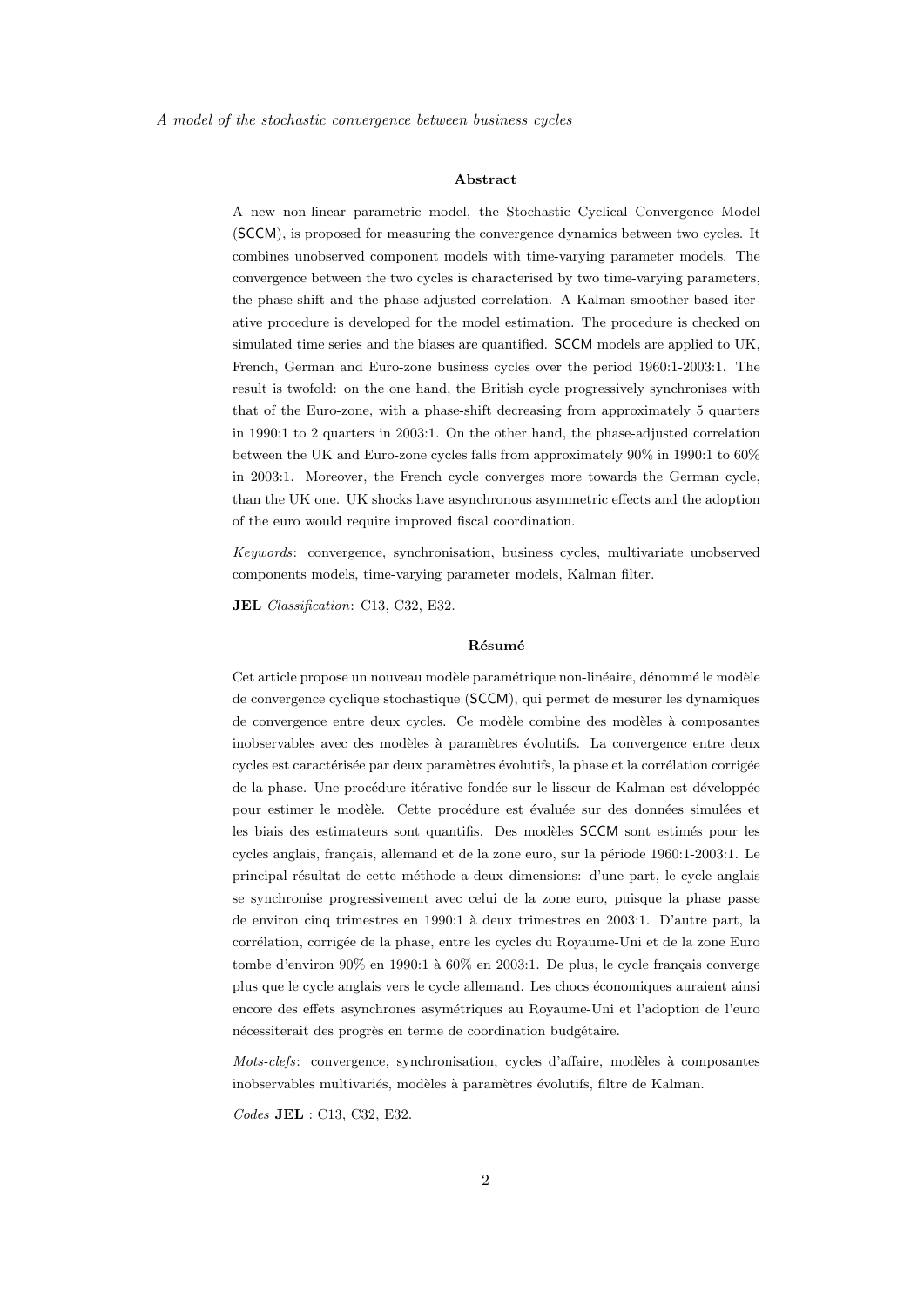# Contents

| 1              |     | Introduction                                                                                                 | $\bf{4}$       |
|----------------|-----|--------------------------------------------------------------------------------------------------------------|----------------|
| $\mathbf{2}$   |     | A model of stochastic cyclical convergence                                                                   | 6              |
|                | 2.1 |                                                                                                              | $6\,$          |
|                | 2.2 |                                                                                                              | $\overline{7}$ |
|                | 2.3 |                                                                                                              | 8              |
|                | 2.4 |                                                                                                              | 9              |
|                | 2.5 |                                                                                                              | 10             |
| 3              |     | <b>Simulation results</b>                                                                                    | 12             |
|                | 3.1 | Simulation methodology $\dots \dots \dots \dots \dots \dots \dots \dots \dots \dots \dots \dots \dots \dots$ | 12             |
|                | 3.2 | Simulation results in the reference case $\dots \dots \dots \dots \dots \dots \dots \dots \dots \dots$       | 12             |
|                | 3.3 | Influence of the parameter settings on the simulation results $\dots \dots \dots \dots$                      | 14             |
| $\overline{4}$ |     | <b>Empirical results</b>                                                                                     | 15             |
|                | 4.1 |                                                                                                              | 15             |
|                | 4.2 | On the convergence of UK and euro-zone cycles $\dots \dots \dots \dots \dots \dots \dots \dots$              | 17             |
|                | 4.3 | On the convergence of French, UK and German cycles                                                           | 19             |
| 5              |     | Conclusion                                                                                                   | 20             |
|                |     | Appendices                                                                                                   | 24             |
|                | A   |                                                                                                              | 24             |
|                |     | A.1<br>Simple multivariate form of the SCCM model $\ldots \ldots \ldots \ldots \ldots$                       | 24             |
|                |     | A.2<br>Cross-autocovariance between <b>bivariate cycles</b>                                                  | 24             |
|                |     | A.3<br>Auto-covariance matrix between business cycles                                                        | 25             |
|                | B   |                                                                                                              | 26             |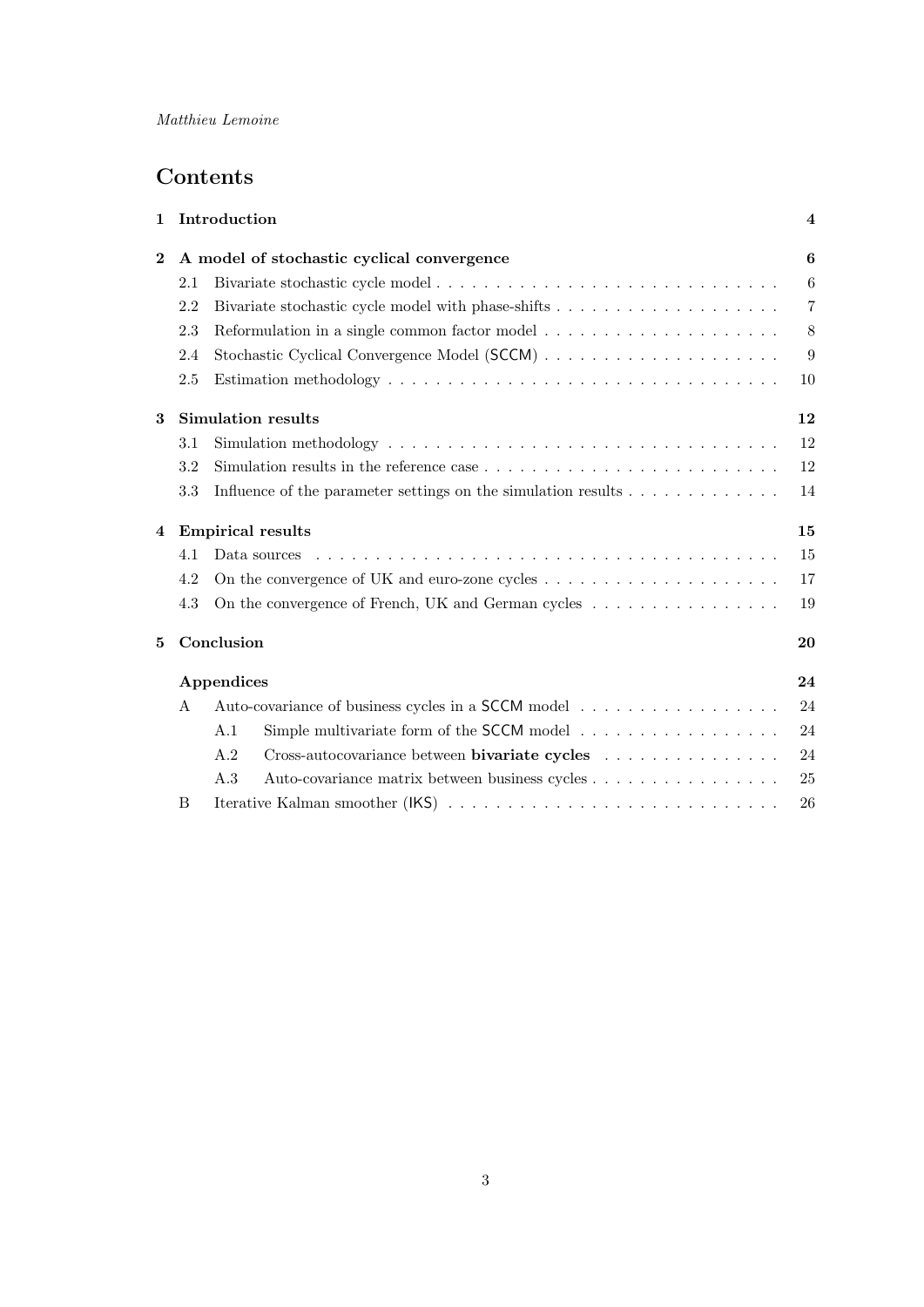# 1 Introduction

Since the seminal paper on the Optimum Currency Area Theory (Mundell, 1961), the degree of cyclical convergence among a group of countries has become a key criterion to assess whether a currency area is feasible. The evaluation of this criterion influences the overall organisation of a currency area. In particular, a lack of cyclical convergence might increase the role of fiscal coordination.

Many approaches are possible for analysing the convergence between cycles. For example, to assess whether UK and Euro-zone cycles have converged, the HM Treasury (2003) takes into account four different quantities: the closeness of the main macroeconomic variables in the recent period; the degree of cyclical convergence during the past decades, to measure the risk of cyclical divergence in the future (Artis and Zhang, 1997); some structural factors like the structure of the trade balance, the oil production asymmetry or housing markets differences; some endogenous factors like the trade effects associated with integration into a currency area (Rose, 1999).

Empirical studies simply based on correlation coefficients (e.g. Artis and Zhang, 1997, Angeloni and Dedola, 1999 and Wynne and Koo, 2000) have generally established the existence of an increased convergence between euro-zone business cycles during the Exchange Currency Mechanism (ECM) period. Belo (2001) has confirmed the existence of convergence within the euro area using annual data from 1960 to 1999. He has also shown a persistent lead of the UK cycle over that of the Euro-zone and a strong association between the two cycles, after correcting for this lead. Following the approach of the historical convergence of business cycles, we try to improve on subsample correlation analysis, by modelling the convergence dynamics with time-varying parameters (see below).

Before addressing the convergence modelling issue, the business cycle has to be defined. Classical business cycles were initially defined by Burns and Mitchell (1946) as a comovement among economic time series in terms of level (employment, business surveys, etc.). These have been the subject of some recent papers (Harding and Pagan, 1999, Artis, Krolzig, and Toro, 2002), that focus on turning-point analysis, in which extended Markow Switching Vector Auto-Regressive (MS-VAR) models are applied (Hamilton, 1989). But the business cycles have received a new definition (Zarnowitz, 1985) as being deviations from long-run trends rather than levels of economic aggregates and they are called in this context *growth cycles*. This approach makes it possible to distinguish transitory shocks from permanent ones, a distinction that is useful for the coordination of economic policies. The growth cycle definition is adopted in this paper, because the identification of transitory shocks is necessary for analysing their symmetry in a currency area.

Many growth cycle models are available. In this paper, growth cycles are modelled with multivariate unobserved components models even if, for reasons of parsimony, they are pre-estimated with the band-pass Hodrick-Prescott (HP) filter. Other growth cycle models, like Beveridge-Nelson decomposition or Structural Vector Auto-Regressive models (SVAR), are not considered, since they provide uninterpretable results: the transitory components do not show enough persistence, a property that is generally expected from a cycle, and are sometimes negatively correlated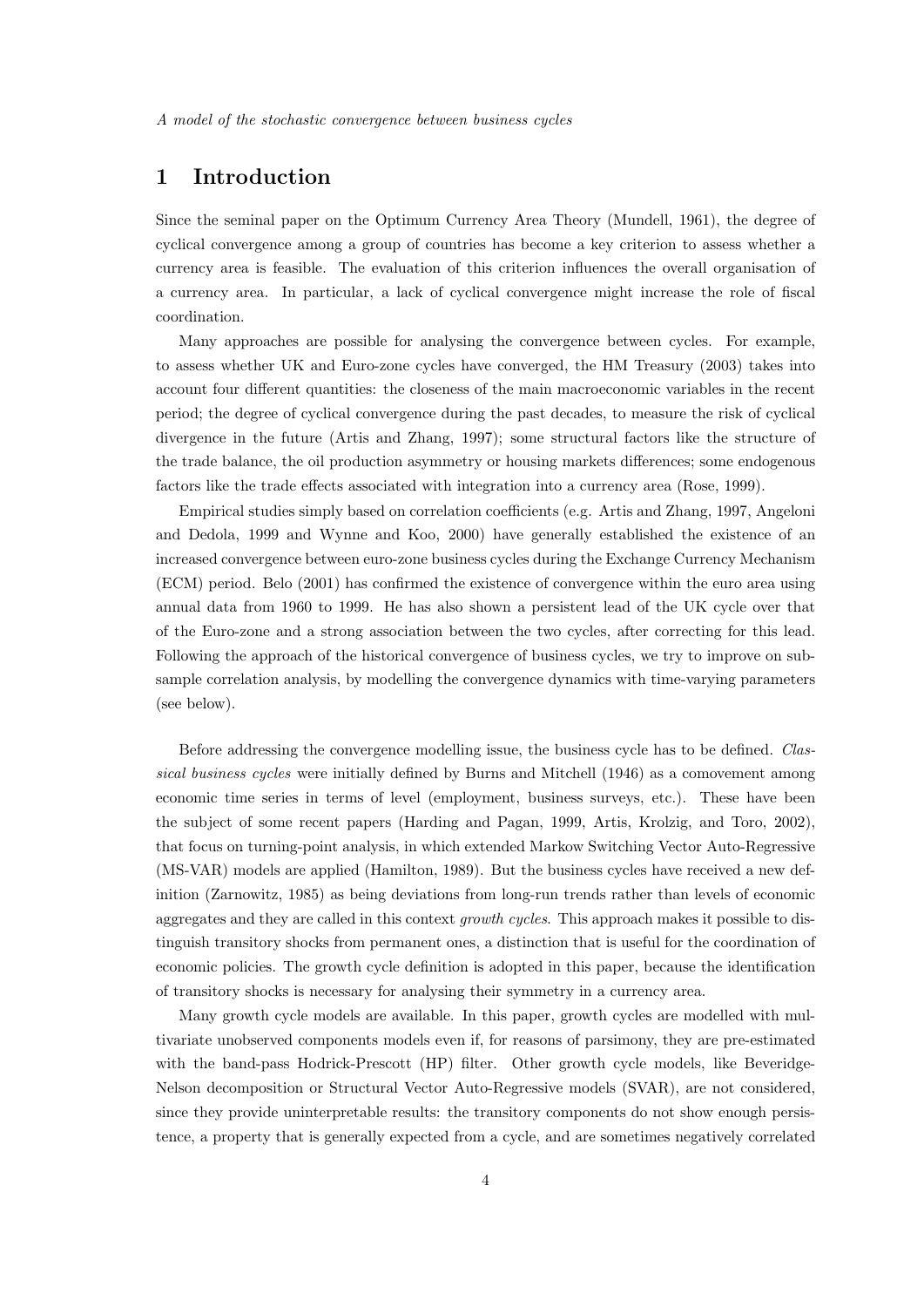#### Matthieu Lemoine

with the capacity utilization rate, which is assumed to be closely related to the business cycle (Camba-Mendez and Rodriguez-Palenzuela, 2003).

As shown by Belo (2001), the phase-shift among business cycles of different countries might change the diagnosis concerning the correlation. Rünstler  $(2004)$  extends the multivariate unobserved component model, in order to take into account such phase-shifts and to measure phaseadjusted correlation coefficients. This extension is presented in Section 2.2 and will be used in this paper.

The association degree between business cycles in a group of countries has first been defined by the presence of common components in Vector Auto-Regressive (VAR) models. Cofeature tests proposed by Engle and Kozicki (1993) and Vahid and Engle (1993) have been applied, for example, by Mills and Holmes (1999) to European countries over different exchange-rate-regime time periods. Because such an association criterion is very restrictive, Kose, Prasad, and Terrones (2003), Stock and Watson (2003) and Bordo and Helbling (2003) have preferred to use factor models (initially developped by Stock and Watson, 1991) and their extended versions for measuring the share of variance explained by a common factor. As this seems to be an interesting way to formulate an association indicator in a multivariate model, the Rünstler model is reformulated here in a common factor framework (Section 2.3).

Cyclical convergence is generally studied with ad hoc indicators (for example correlation coefficients in Artis and Zhang, 1997) applied to estimated cycles on various sub-samples. As far as we know, few models have been developed for studying the cyclical convergence dynamics. Recently, Koopman and Azevedo (2004) have proposed a multivariate unobserved components model that tries to incorporate these dynamics: the convergence is associated with a progressive reduction of the phase-shift and an increase in the correlation between the two cycles. Koopman and Azevedo (2004) have modelled convergence dynamics using logistic functions, by extending a model initially developed by Rünstler (2004). But logistic functions are monotonous and do not allow transitory divergences, thus they do not allow convergence and divergence movements to occur successively. Indeed, each turning point is an opportunity for divergence, for example some countries might have begun their recoveries, while others remain in deep recession.

Such recurrent divergences require a stochastic model of phase-shift and correlation coefficients, for example a random walk model. Models with stochastic variation of regression parameters were first proposed in Cooley and Prescott (1976). In the unobserved component framework, a stochastic covariance model is proposed by Harvey, Ruiz, and Shepard (1994). Boone (1997) uses time-varying parameter (TVP) regressions for measuring convergence of supply and demand shocks, in a SVAR model. Engle (2002) formalises this mechanism in a multivariate Generalised Auto-Regressive Conditional Heteroskedastic (GARCH) model of dynamic conditional correlation. Although they do not take into account any phase-shift, Hallett and Richter (2004) propose an interesting approach of the convergence between US and European business cycles: they use TVP models for studying the evolution of the coherence (a frequency-domain concept).

In this paper, a new bivariate model is proposed, the Stochastic Cyclical Convergence Model (SCCM), in which the phase-shift and the correlation between the two cycles follow random walk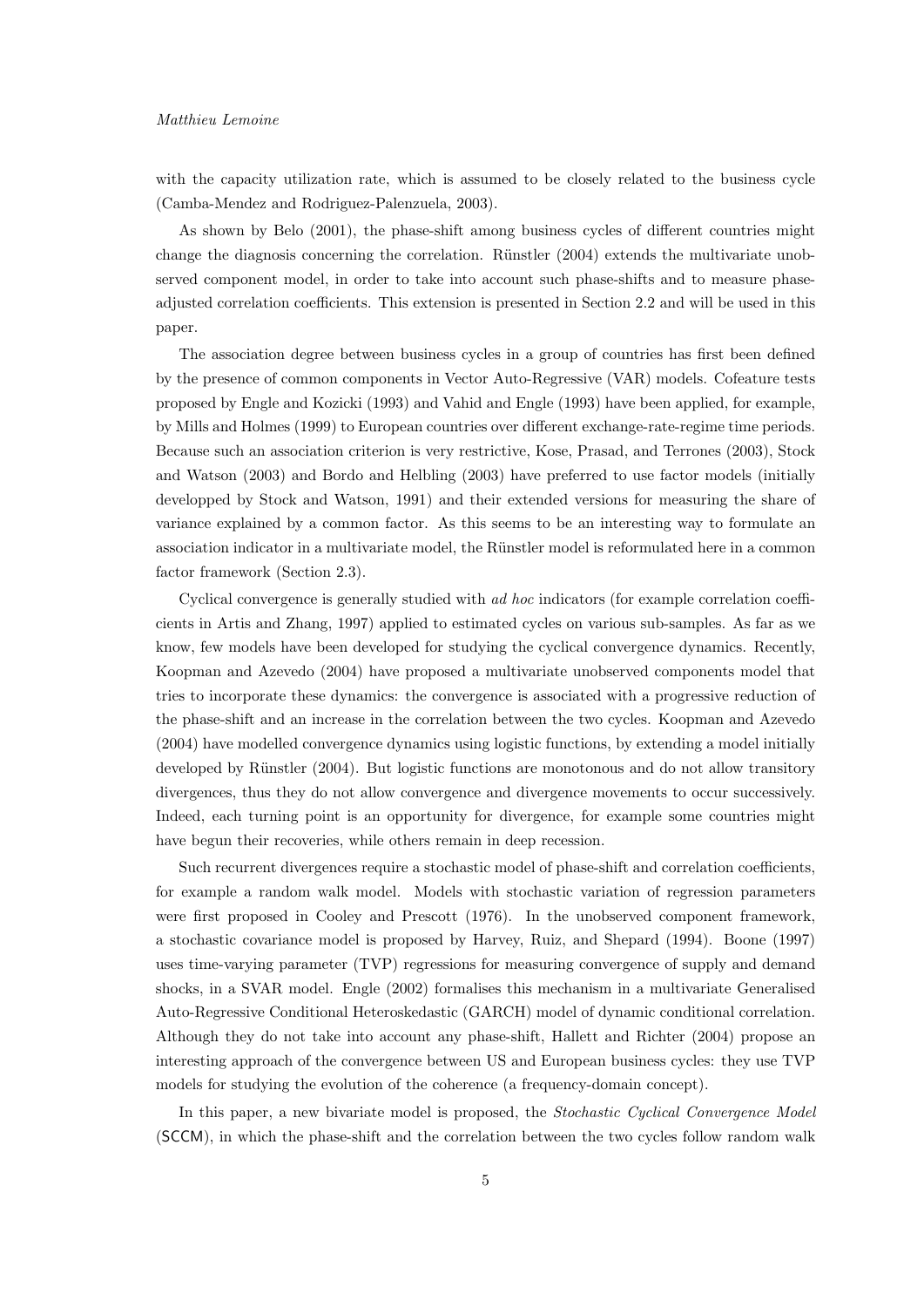dynamics. Contrary to the logistic function specification of Koopman and Azevedo (2004), the random walk processes allow for successive convergence and divergence movements. As this model is non-linear, a specific procedure, the Iterative Kalman Smoother (IKS), is also proposed for its estimation.

The next section contains a description of the unobserved component models of the phaseshifted cycles, the SCCM model and its estimation procedure. In Section 3, the estimation procedure is checked on simulated data. In Section 4, SCCM models are applied to UK and Euro-zone cycles from 1960:1 to 2003:1, in order to try to verify the first test proposed by the Chancellor of the Exchequer for UK entry into the Euro-zone. Finally, in the same section, this analysis of the UK convergence will be supplemented by a comparison with the French convergence towards the German business cycle.

# 2 A model of stochastic cyclical convergence

In this section, the bivariate stochastic cycle model (Section 2.1), its extension with phase-shifts (Section 2.2) and its reformulation in a common factor framework (Section 2.3) are reviewed before introducing the SCCM model (Section 2.4).

## 2.1 Bivariate stochastic cycle model

To model cyclical dynamics of a stationary time series vector  $y_t$ , we first consider the *multivari*ate stochastic cycle model developed by Harvey and Koopman (1997). Such models are called Seemingly Unrelated Time Series Equations (Harvey, 1989).

The bivariate case will be sufficient for the analysis carried on in this article.  $y_t = [y_{1,t}, y_{2,t}]$ is a vector of observations that depends on two unobserved components that are also vectors: a cycle  $\boldsymbol{\psi}_t = [\psi_{1,t}, \psi_{2,t}]'$ , and an irregular term  $\boldsymbol{\varepsilon}_t = [\varepsilon_{1,t}, \varepsilon_{2,t}]'$ . Measurement and state equations are written as follows:

$$
\begin{cases}\n y_{i,t} = [1,0] \bar{\boldsymbol{\psi}}_{i,t} + \varepsilon_{i,t} \\
 \bar{\boldsymbol{\psi}}_{i,t} = \phi T_{\lambda} \bar{\boldsymbol{\psi}}_{i,t-1} + \bar{\boldsymbol{\kappa}}_{i,t}\n\end{cases}
$$
\n(1)

with  $i = 1, 2, t = 1, ..., n$ ,  $\varepsilon_{i,t}$  are white independent Gaussian noises with standard errors  $\sigma_{\varepsilon,i}$ ,

$$
\bar{\boldsymbol{\psi}}_{i,t} = \begin{bmatrix} \psi_{i,t} \\ \psi_{i,t}^+ \end{bmatrix}, \bar{\boldsymbol{\kappa}}_{i,t} = \begin{bmatrix} \kappa_{i,t} \\ \kappa_{i,t}^+ \end{bmatrix} \text{ and } T_{\lambda} = \begin{bmatrix} \cos \lambda & \sin \lambda \\ -\sin \lambda & \cos \lambda \end{bmatrix}.
$$

Both measurement equations in the first part of the system (1) are the decomposition of series into cycle and irregular components. In the second part of the system (1), the state equations have a similar iterative form for both time series. Parameters  $\lambda$  and  $\phi$  are the frequency and the damping factor of both cycles. The disturbance vectors  $\kappa_t = [\kappa_{1,t}, \kappa_{2,t}]'$  and  $\kappa_t^+ = [\kappa_{1,t}^+, \kappa_{2,t}^+]'$ are bivariate normal disturbances, which are mutually uncorrelated at all time periods and have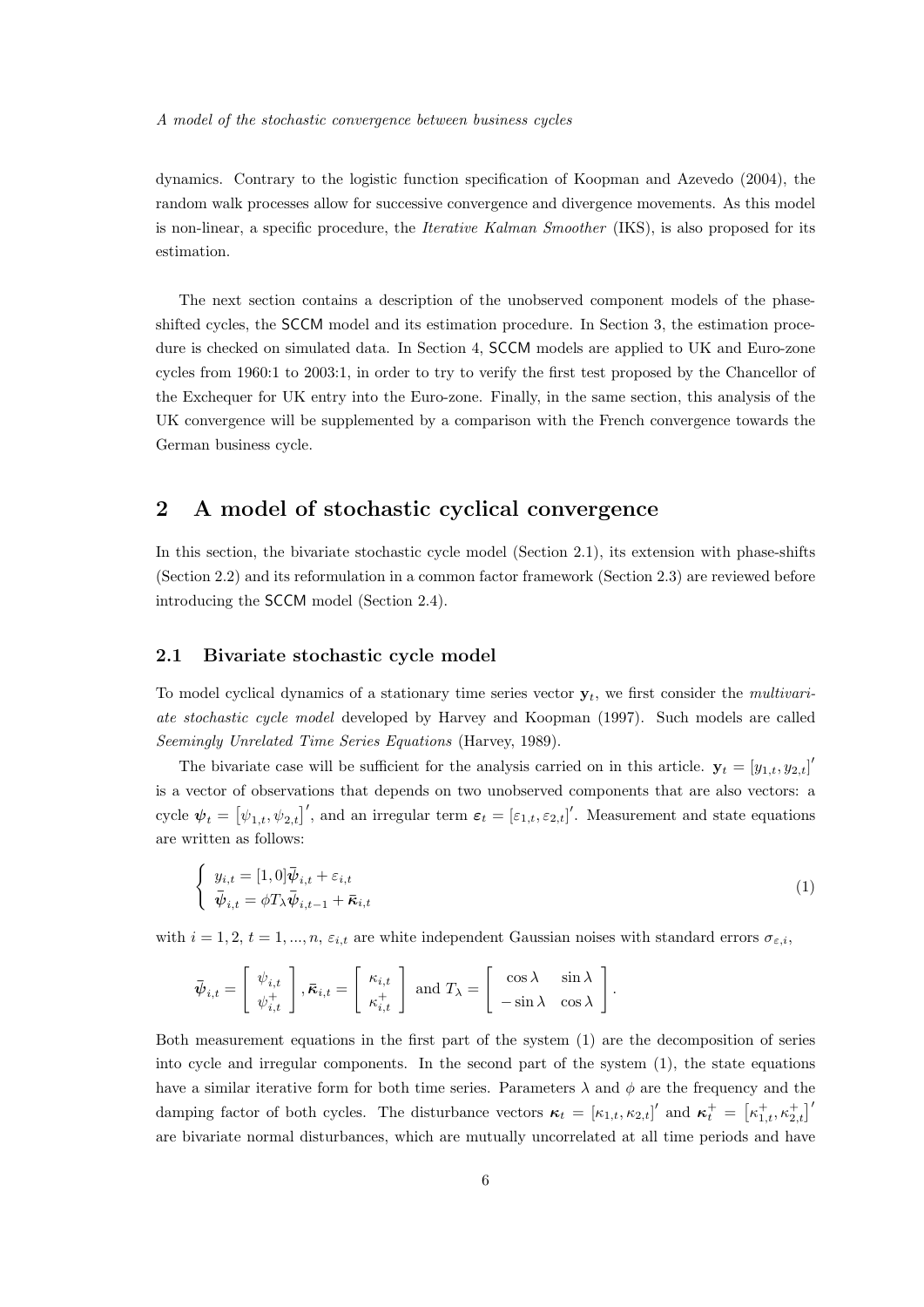## Matthieu Lemoine

covariance matrices  $\Sigma_{\kappa}$ :

$$
\begin{bmatrix} \kappa_{1,t} \\ \kappa_{2,t} \end{bmatrix} \sim NID(0, \Sigma_{\kappa}), \begin{bmatrix} \kappa_{1,t}^+ \\ \kappa_{2,t}^+ \end{bmatrix} \sim NID(0, \Sigma_{\kappa}) \text{ and } \Sigma_{\kappa} = \begin{bmatrix} \sigma_{\kappa,1}^2 & \rho \sigma_{\kappa,1} \sigma_{\kappa,2} \\ \rho \sigma_{\kappa,1} \sigma_{\kappa,2} & \sigma_{\kappa,2}^2 \end{bmatrix}
$$
 (2)

where the elements of the covariance matrix  $(\Sigma_{\kappa})$  are defined via the standard errors  $(\sigma_{\kappa,1}, \sigma_{\kappa,2})$ and the correlation ( $\rho$ ) of the cycle innovations ( $\kappa_{1,t}$  and  $\kappa_{2,t}$ ). One can then verify that the cycles are stationary ARMA $(2, 1)$  processes (when  $\phi < 1$ ) and

$$
\Gamma(\tau) = (1 - \phi^2)^{-1} \phi^{|\tau|} \cos(\lambda \tau) \Sigma_{\kappa} \tag{3}
$$

is the cross-covariance function. The cross-covariance functions show that the covariance between the two cycles is maximised when cycles are not shifted ( $\tau = 0$ ). It is assumed that  $0 \leq \phi < 1$  and  $0 \leq \lambda \leq \pi$ , which implies that the cycles  $\psi_{i,t}$  are stationary cycles. The roots of the autoregressive part are constrained to lie in the complex region, which is the usual condition of cyclical behaviour. When  $\lambda = 0$  or  $\lambda = \pi$ , the cycle  $\psi_{i,t}$  degenerates into a AR(1) process. If the damping factor  $\phi$ takes the value 0, the cycle  $\psi_{i,t}$  degenerates into a white noise.

The damping factor  $\phi$  and the frequency  $\lambda$  are the same in both series. Cycles with the same coefficients  $\phi$  and  $\lambda$  are called 'similar cycles'. The shapes of such cycles can be different, because they depend on the variance of the disturbance, which is specific to each series. Similar cycles are not necessarily synchronised among series, because tthe sequence of the disturbances is peculiar to each series. When cycles are perfectly synchronised  $(\psi_{2t} = a\psi_{1t})$ , cycles are called 'common cycles'. The only difference is in their strength: each cycle is proportional to the others. Common cycles imply much stronger restrictions than similar cycles.

# 2.2 Bivariate stochastic cycle model with phase-shifts

The model developed by Harvey and Koopman (1997) has been extended by Rünstler (2004), who developed a *multivariate stochastic cycle model with phase-shifts*. In the bivariate case, measurement and state equations become

$$
\begin{cases} y_{i,t} = \left[ \cos(\lambda \xi_i), \sin(\lambda \xi_i) \right] \bar{\psi}_{i,t} + \varepsilon_{i,t} \\ \bar{\psi}_{i,t} = \phi T_{\lambda} \bar{\psi}_{i,t-1} + \bar{\kappa}_{i,t} \end{cases}
$$
\n(4)

The parameter  $\xi_i$  is the shift between both cycles. The normalisation  $\xi_1 = 0$  is imposed. The first equation is the decomposition of the first series into cycle and irregular components. The second equation has the same structure, but the cyclical component is expressed as a function of hidden cycles  $\psi_{2,t}$  and  $\psi_{2,t}^+$ , since  $\xi_2 \neq 0$ . As shown below,  $\psi_{1,t}$  and  $\psi_{2,t}$  are synchronised, but the transformation of  $\psi_{2,t}$  and  $\psi_{2,t}^+$  creates a "phase-shift" equal to  $\xi_2$  periods between the second cycle and the first one. The correlation  $\rho$  between cyclical innovations is called the phase-ajusted correlation and the contemporaneous correlation between both cycles is equal to  $\rho \cos(\lambda \xi_2)$ . The constraints  $\rho \geq 0$  and  $-\pi < \lambda \xi_2 < \pi$  are assumed<sup>1</sup>. The cycles are stationary processes with the

<sup>1</sup>Using basic trigonometric identities, it can be shown that such constraints are equivalent to the constraint  $-\pi/2 < \lambda \xi_2 < \pi/2$  assumed in Rünstler (2004).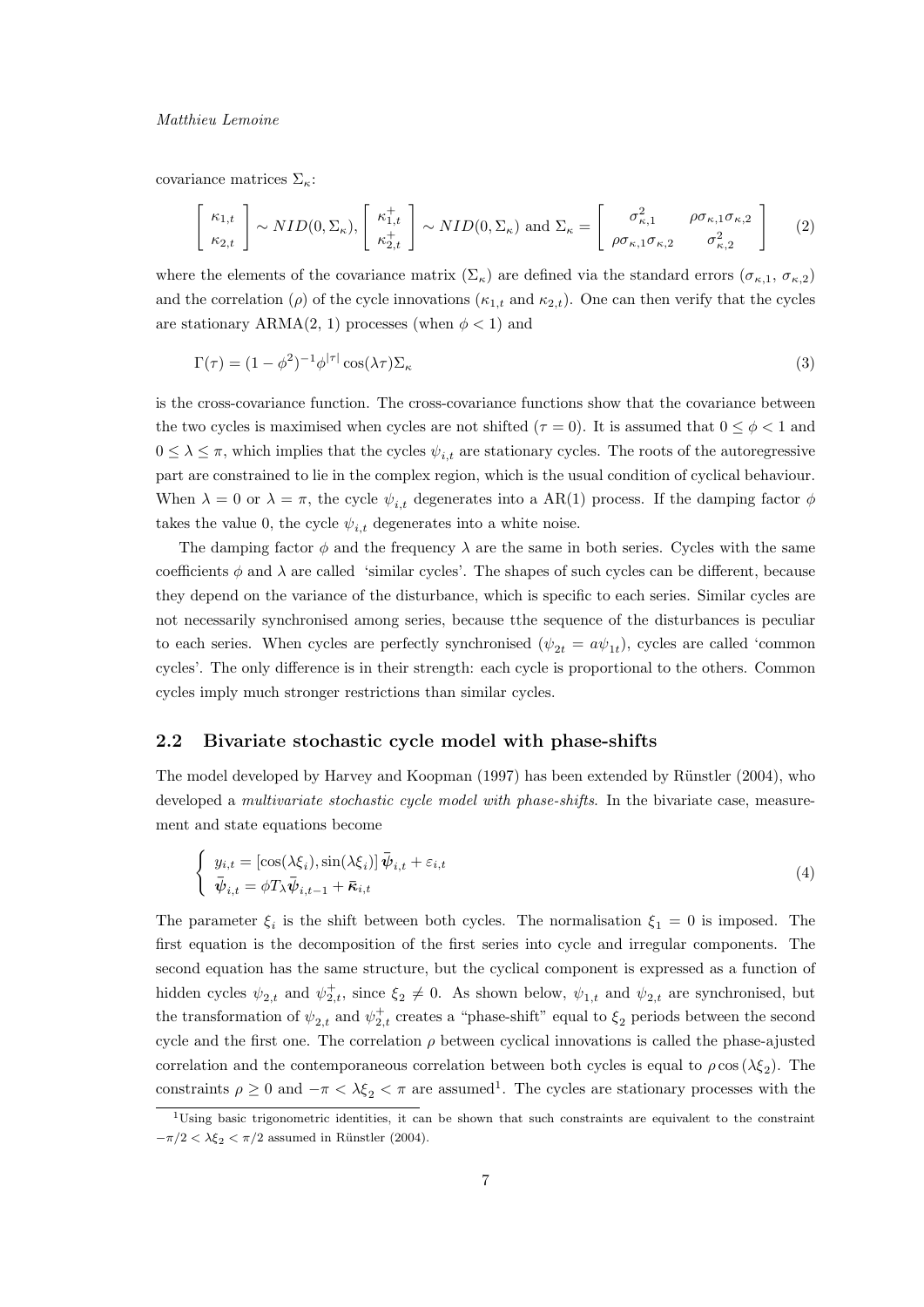following cross-covariance function<sup>2</sup>:

$$
\Gamma(\tau) = \frac{\phi^{|\tau|}}{1 - \phi^2} \begin{bmatrix} \sigma_{\kappa,1}^2 \cos(\lambda \tau) & \rho \sigma_{\kappa,1} \sigma_{\kappa,2} \cos[\lambda(\tau + \xi_2)] \\ \rho \sigma_{\kappa,1} \sigma_{\kappa,2} \cos[\lambda(\tau - \xi_2)] & \sigma_{\kappa,2}^2 \cos(\lambda \tau) \end{bmatrix}
$$
(5)

If the identification conditions  $(0 < \phi < 1, 0 < \lambda < \pi, 0 < \rho)$  are assumed, the cross-covariance between the cycles is maximised when the lag operator is applied  $floor(\xi_2)$  times on the second cycle<sup>3</sup>. If  $\phi = 0$ ,  $\lambda = 0$ ,  $\lambda = \pi$  or  $\rho = 0$ , the cross-covariance does not depend on  $\xi_2$  and the phase-shift  $\xi_2$  is not identifiable.

## 2.3 Reformulation in a single common factor model

It is interesting to reformulate the Rünstler model in a *single common factor model*<sup>4</sup> (both models are statistically equivalent, see Koopman and Azevedo (2004)). Such a formulation allows to distinguish common from idiosyncratic shocks. Such a model is written as follows,

$$
\begin{cases}\ny_{i,t} = a_i \left[\cos(\lambda \xi_i), \sin(\lambda \xi_i)\right] \bar{\psi}_t^c + [1, 0] \bar{\psi}_{i,t}^* + \varepsilon_{i,t} \\
\bar{\psi}_t^c = \phi T_\lambda \bar{\psi}_{t-1}^c + \bar{\kappa}_t^c \\
\bar{\psi}_{i,t}^* = \phi T_\lambda \bar{\psi}_{i,t-1}^* + \bar{\kappa}_{i,t}^*\n\end{cases} \tag{6}
$$

Each series  $y_{i,t}$  can be decomposed into a common component (a phase-shift transformation of the common cycle  $\psi_t^c$ , a specific cycle  $\psi_{i,t}^*$  and an irregular component  $\varepsilon_{i,t}$ . The parameter  $a_i$  is the weight of the common cycle in each series. It is assumed that  $-\pi < \lambda \xi_2 < \pi$  and  $a_i \geq 0$ . All innovation variables  $(\kappa_{i,t}^c, \kappa_{i,t}^+, \kappa_{i,t}^+, \kappa_{i,t}^+)$  are assumed to be Gaussian, mutually and serially uncorrelated at all time points and to have variances  $(\sigma_{\kappa,c}^2, \sigma_{\kappa,c}^2, h_i^2, h_i^2)$ .

By considering disturbances, the previous decomposition of each global cycle as the sum of the common and specific cycles can be written as the decomposition of global disturbances  $\kappa_t$  into weighted sums of common and idiosyncratic disturbances  $(\kappa_t^c$  and  $\kappa_t^*)$ :

$$
\boldsymbol{\kappa}_t = \left[\mathbf{a} \odot \cos(\lambda \boldsymbol{\xi})\right] \boldsymbol{\kappa}_t^c + \left[\mathbf{a} \odot \sin(\lambda \boldsymbol{\xi})\right] \boldsymbol{\kappa}_t^{+c} + \boldsymbol{\kappa}_t^*
$$

where

$$
[\mathbf{a} \odot \cos(\lambda \boldsymbol{\xi})] = [a_1, a_2 \cos(\lambda \boldsymbol{\xi}_2)]',
$$

$$
[\mathbf{a} \odot \sin(\lambda \xi)] = [0, a_2 \sin(\lambda \xi_2)]',
$$

with  $\boldsymbol{\kappa}_t = [\kappa_{1,t}, \kappa_{2,t}]' \sim N(0, \Sigma_\kappa), \boldsymbol{\tilde{\kappa}}_t^c = [\kappa_t^c, \kappa_t^{+c}]' \sim N(0, \sigma_{\kappa,c}^2 I_2)$  and  $\boldsymbol{\kappa}_t^* = [\kappa_{1,t}^*, \kappa_{2,t}^*]' \sim N(0, H_\kappa)$ . a is the vector of weight coefficients,  $\xi$  is the vector of shift coefficients and  $H_{\kappa}$  is the diagonal matrix of specific disturbance variances. The symbol  $\odot$  indicates the coefficient-by-coefficient product, which can be used for vectors or matrices with equal dimensions. The disturbance decomposition is unique if and only if the global disturbance variance  $\Sigma_{\kappa}$  has the following unique decomposition

$$
\Sigma_{\kappa} = \sigma_{\kappa,c}^2 a a' \odot \Lambda + H_{\kappa}, \text{ with } \Lambda = \begin{bmatrix} 1 & \cos(\lambda \xi_2) \\ \cos(\lambda \xi_2) & 1 \end{bmatrix}.
$$

 $2$ Proof of the auto-covariance expression is given by Rünstler (2004).

<sup>&</sup>lt;sup>3</sup>For a real x, the floor function returns the largest integer not greater than x.

<sup>4</sup>Factor models were initially used in a SVAR framework (Stock and Watson, 1991).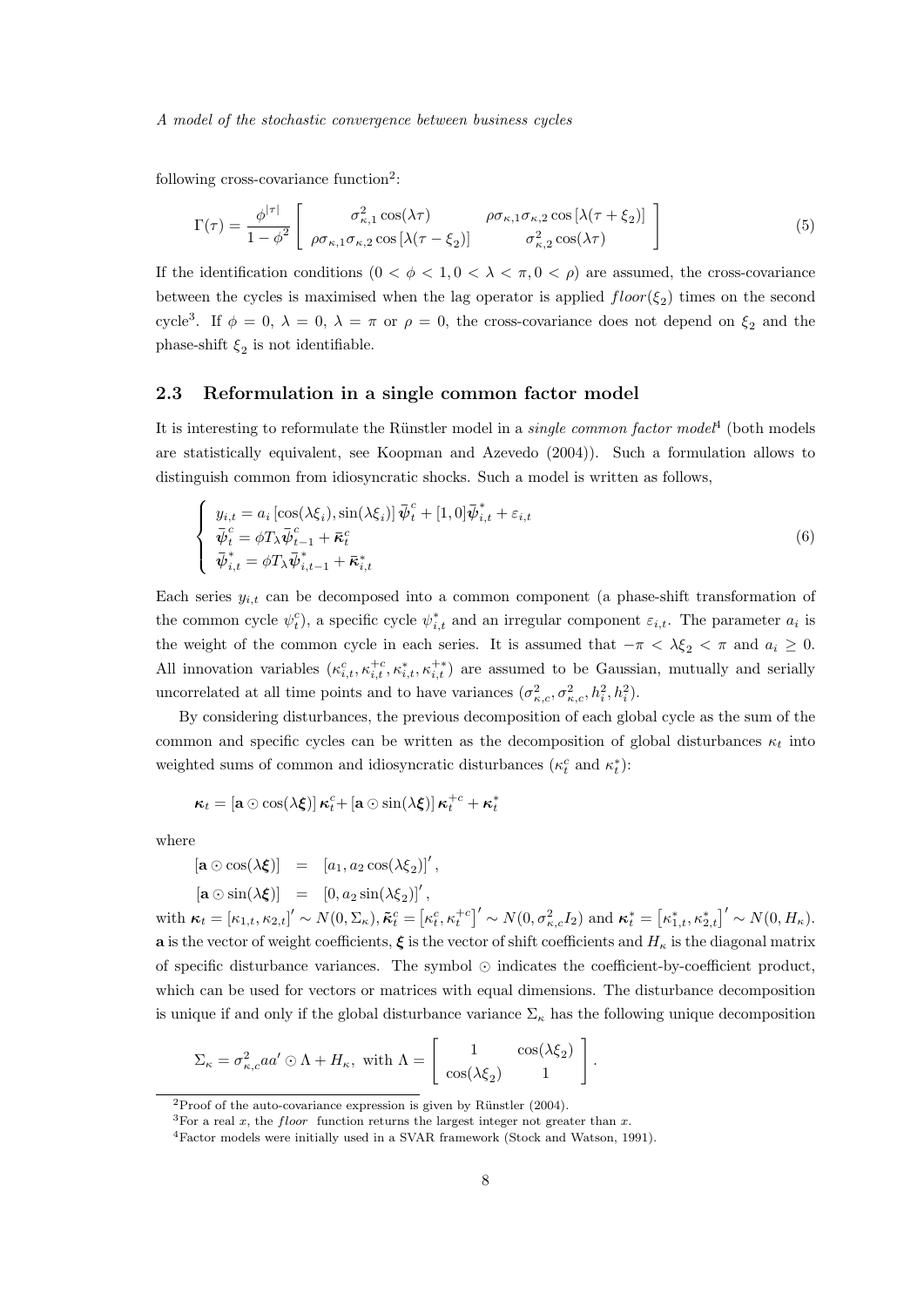This implies restrictions on the vector **a** and on the matrix  $H_{\kappa}$ . Thus, besides  $\xi_1 = 0$ , the normalisation constraints  $a_1 = 1$  and  $h_1 = 0$  are also imposed. As the matrix  $\Sigma_{\kappa}$  has three degrees of freedom, the three parameters  $\sigma_{\kappa,c}^2$ ,  $a_2$  and  $h_2$  are identified. Because of the restrictions, the first global disturbance is equal to the common disturbance:  $\kappa_{1,t} = \kappa_t^c, \kappa_{1,t}^+ = \kappa_t^{+c}$ . Thus, the two series play different roles in the model: conventionally, a cycle of interest is distinguished from a reference cycle. The properties of the cycle of interest are studied in comparison with the reference cycle. The relation between the two cycles is characterised by two main properties: its phase and its weight. The phase-shift is the lag relative to the reference cycle. The weight is a sort of amplitude ratio of the cycle of interest in comparison with the reference cycle. The relation between cycles can equivalently be characterised by the phase-shift and the phase-adjusted correlation  $\rho$ , which can be computed with the following formula<sup>5</sup>:

$$
\rho = a_2 / \sqrt{a_2^2 + h_2^2 / \sigma_{\kappa,c}^2}.
$$
\n(7)

It is easily verified that  $0 \le \rho \le 1$  is always true. The phase-shift identification condition  $(\rho > 0)$ is equivalent to  $(\sigma_{\kappa,c} > 0, a_2 > 0)$ . As explained in Rünstler (2004), the phase-shift and the phaseadjusted correlation concepts are closely related to frequency-domain concepts (the phase and the coherence). But the model-based approach avoid potential distorsions of the filter-based approach, as documented by Harvey and Trimbur (2003).

If there is no specific cycle  $(h_2 = 0)$ , the correlation between the two phase-adjusted cycles is equal to one ( $\rho = 1$ ). In other words, the rank of the disturbance covariance matrix is equal to one. In a sense closed to the initial definition of Engle and Kozicki (1993), both series share a common cycle. In this model, the common cycle case is less restrictive than in the Harvey and Koopman (1997) model: cycles are not completely synchronised (they can be phase-shifted in relation to each other).

# 2.4 Stochastic Cyclical Convergence Model (SCCM)

We extend the previous bivariate model (i.e. a multivariate stochastic cycle model with phase-shifts expressed in a single common factor framework) to incorporate the convergence dynamics. This extension differs from that of Koopman and Azevedo (2004). Each property of the cycle of interest, regard to the reference cycle, is modelled with a time-varying (tv) parameter: the convergence is characterised by the tv-phase  $\xi_{2,t}$  and the tv-weight  $a_{2,t}$ . These tv-parameters are random walk processes. The normalisation conditions become:  $\xi_{1,t} = 0$  and  $a_{1,t} = 1$ . The Stochastic Cyclical Convergence Model (SCCM) is written as follows:

$$
y_{i,t} = a_{i,t} \left[ \cos(\lambda \xi_{i,t}), \sin(\lambda \xi_{i,t}) \right] \vec{\psi}_t^c + [1, 0] \vec{\psi}_{i,t}^* + \varepsilon_{i,t}
$$
  
\n
$$
\vec{\psi}_t^c = \phi T_\lambda \vec{\psi}_{t-1}^c + \vec{\kappa}_t^c
$$
  
\n
$$
\vec{\psi}_{i,t}^* = \phi T_\lambda \vec{\psi}_{i,t-1}^* + \vec{\kappa}_{i,t}^*
$$
  
\n
$$
a_{i,t} = a_{i,t-1} + \gamma_{i,t}
$$
  
\n
$$
\xi_{i,t} = \xi_{i,t-1} + \delta_{i,t}
$$
\n(8)

<sup>&</sup>lt;sup>5</sup>The contemporaneous correlation  $Corr(\psi_{1,t}, \psi_{2,t})$  between both cycles would be  $\cos(\lambda \xi_2)\rho$ .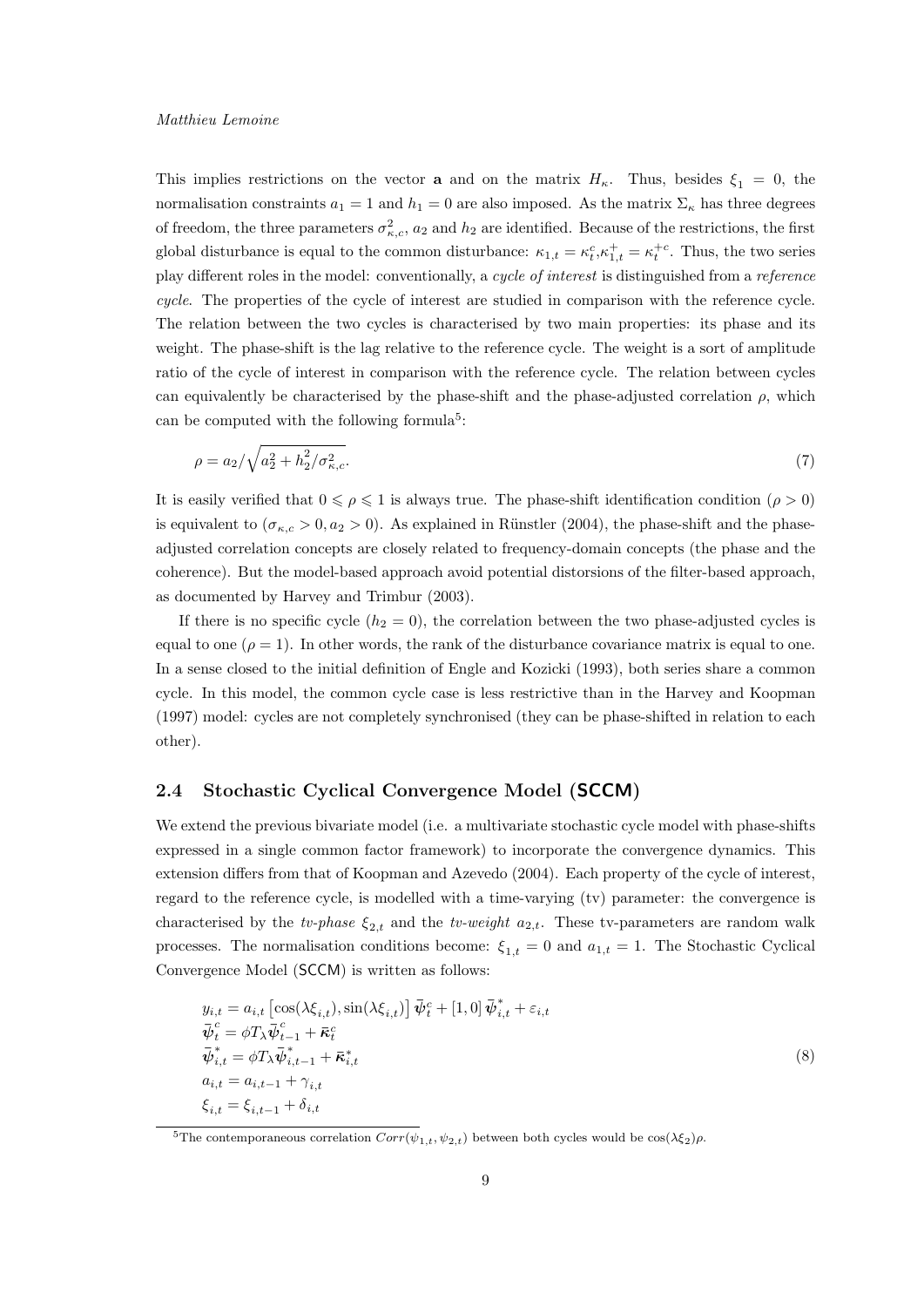$\varepsilon_{i,t}, \kappa_t^c, \kappa_t^{+c}, \kappa_{i,t}^*, \kappa_{i,t}^{+*}, \gamma_{i,t}$  and  $\delta_{i,t}$  are white independent Gaussian noises, with standard errors  $\sigma_{\varepsilon,i}, \sigma_{\kappa,c}, \sigma_{\kappa,c}, h_i, h_i, \sigma_{\gamma,i}$  and  $\sigma_{\delta,i}$ . Using the normalisation constraints,

$$
a_{1,t} = 1, \xi_{1,t} = 0, h_1 = 0,\tag{9}
$$

in this particular formulation, the second cycle is generated by the propagation of the first cycle. The propagation is characterised by the tv-phase  $(\xi_{2,t})$  and the tv-weight  $(a_{2,t})$ , which should again verify  $-\pi < \lambda \xi_{2,t} < \pi$  and  $a_{2,t} \geq 0$ . But it can equivalently be characterised by the tv-phase  $(\xi_{2,t})$ and the phase-adjusted tv-correlation  $(\rho_t)$ , by computing:

$$
\rho_t = a_{2,t} / \sqrt{a_{2,t}^2 + h_2^2 / \sigma_{\kappa,c}^2}
$$

In this case, the auto-covariance function<sup>6</sup> of the cycles at a lag  $\tau > 0$  and a date t, conditional on a realisation of the tv-correlation time series  $\rho_{1:t} = [\rho_{2,1}, ..., \rho_{2,t}]'$  and of the tv-phase one  $\boldsymbol{\xi}_{1:n} = [\xi_{2,1}, ..., \xi_{2,n}]'$  is:

$$
\Gamma_{a,\xi}(\tau;t) = \frac{\phi^{\tau}}{1-\phi^2} \left[ \begin{array}{cc} \sigma_{\kappa,1}^2 \cos(\lambda \tau) & \tilde{\rho}_{t-\tau} \sigma_{\kappa,1} \sigma_{\kappa,2} \cos\left[\lambda(\tau+\xi_{2,t})\right] \\ \tilde{\rho}_{t-\tau} \sigma_{\kappa,1} \sigma_{\kappa,2} \cos\left[\lambda(\tau-\xi_{2,t-\tau})\right] & \sigma_{\kappa,2}^2 \cos(\lambda \tau) \end{array} \right], (10)
$$

with  $\tilde{\rho}_t = (1 - \phi^2) \sum_{i=0}^t \phi^{2i} \rho_{t-i}$ . At a lag  $\tau < 0$ , the autocovariance is given by

$$
\Gamma_{\rho,\xi}(\tau,t) = \frac{\phi^{-\tau}}{1-\phi^2} \begin{bmatrix} \sigma_{\kappa,1}^2 \cos(\lambda \tau) & \tilde{\rho}_t \sigma_{\kappa,1} \sigma_{\kappa,2} \cos\left[\lambda(\tau + \xi_{2,t})\right] \\ \tilde{\rho}_t \sigma_{\kappa,1} \sigma_{\kappa,2} \cos\left[\lambda(\tau - \xi_{2,t-\tau})\right] & \sigma_{\kappa,2}^2 \cos(\lambda \tau) \end{bmatrix} . \tag{11}
$$

At time t, if  $\phi = 0$ ,  $\lambda = 0$ ,  $\lambda = \pi$  or  $(\rho_{1:t} = 0_t)$ , the autocovariance matrix  $\Gamma_{\rho,\xi}(\tau,t)$  does not depend on  $\xi_{2,t}$  and the phase-shift  $\xi_{2,t}$  is not identifiable. Thus, the identification conditions  $\phi > 0$ ,  $0 < \lambda < \pi$  and  $(\rho_t > 0, \forall t)$  are assumed.

The cyclical convergence at a date  $t$  is defined in this paper by the two following conditions: perfect synchronisation ( $\xi_{2,t} = 0$ ) and perfect correlation ( $\rho_t = 1$ ). In the case of a perfect and permanent synchronisation, the phase-shift is assumed constant ( $\sigma_{\delta,2} = 0$ ) and equal to zero  $(\xi_{2,0} = 0)$ . For the perfect symmetric case, the correlation is assumed constant and equal to one, which is equivalent to assuming  $(\sigma_{\gamma,2} = 0, h_2 = 0)$ . Finally, if  $\sigma_{\delta,2} = 0, \xi_{2,0} = 0, \sigma_{\gamma,2} = 0$  and  $h_2 = 0$  simultaneously, cycles are synchronised and symmetric. This is the common cycle case, initially defined by Engle and Kozicki (1993): a linear combination of the cycles is a white noise; the only difference between the two cycles is their amplitude.

# 2.5 Estimation methodology

As the issue raised does not directly concern the trend/cycle decomposition, if series of interest  $x_{i,t}$  and  $x_{2,t}$  have a trend, they are detrended and smoothed with band-pass HP filters before the iterative estimation procedure:

$$
y_{i,t} = HP_{\alpha}(x_{i,t} - HP_{\beta}(x_{i,t}))
$$
\n<sup>(12)</sup>

 ${}^{6}P$ roof of the auto-covariance expression is given in Appendix A.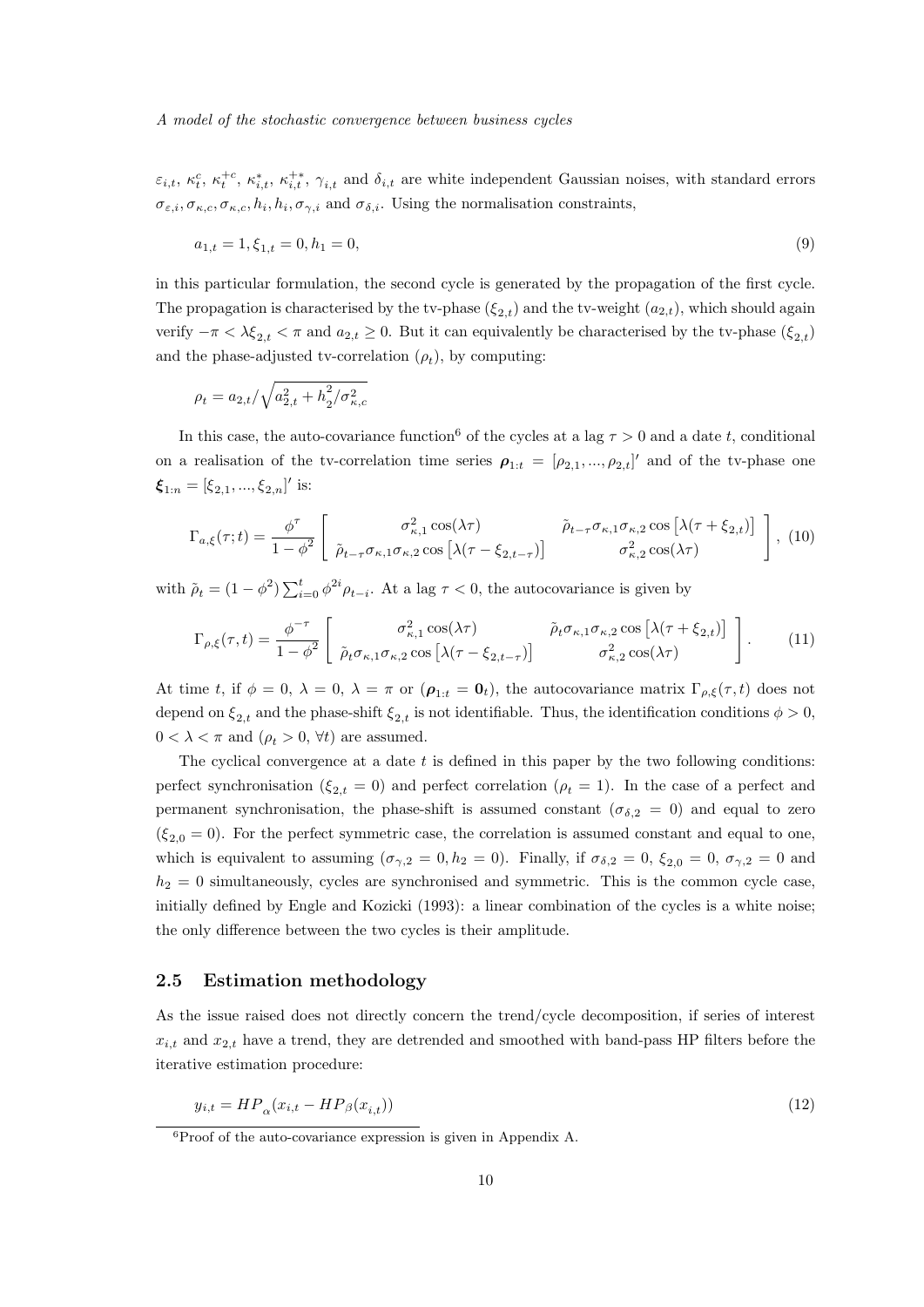where the operator HP transforms a series  $x$  into its trend, using a Hodrick-Prescott filter. The choice of the parameter of the operator (here  $\alpha$  or  $\beta$ ) depends on the considered series. For the the empirical application in section 4, where series of interest are quarterly GDP time series, periods between 1.5 and 10 years are filtered<sup>7</sup> by setting  $\alpha = 1$  and  $\beta = 1,600$ .

The parameter vector of the SCCM model, denoted by  $\mathbf{p} = [\phi, \lambda, h_2, \sigma_{\kappa,c}, \xi_{2,0}, \sigma_{\delta,2}, \theta_{2,0}, \sigma_{\gamma,2}]^T$ for convenience<sup>8</sup> contains: the damping factor  $(\phi)$ , the frequency  $(\lambda)$ , the specific and common standard deviations  $(h_2, \sigma_{\kappa,c})$ , the tv-shift parameters  $(\xi_{2,0}, \sigma_{\delta,2})$  and the tv-weight parameters  $(\theta_{2,0}, \sigma_{\gamma,2})$ . The tv-parameters  $(\xi_{2,t}, a_{2,t})$  and **p** are transformed, in order to facilitate their estimation and to take into account constraints. The transformed parameters and tv-parameters are called  $\theta_{\bf p} = [\theta_{\phi}, \theta_{\lambda}, \theta_{h}, \theta_{\kappa,c}, \theta_{\xi,0}, \theta_{\delta}, \theta_{a,0}, \theta_{\gamma}]'$  and  $(\theta_{\xi,t}, \theta_{a,t})$ . The parameters can then be calculated by the following formula:

.

$$
\phi = \frac{|\theta_{\phi}|}{\sqrt{1 + \theta_{\phi}^2}}, \lambda = \frac{2\pi}{2 + |\theta_{\lambda}|}, h_2 = \theta_h, \sigma_{\kappa, c} = \theta_{\kappa, c},
$$
  

$$
\xi_{2,0} = \frac{2 + |\theta_{\lambda}|}{2\pi} \theta_{\xi,0}, \sigma_{\delta,2} = \frac{2 + |\theta_{\lambda}|}{2\pi} \frac{\theta_{\delta}}{\sqrt{n}}, a_{2,0} = \theta_{a,0}, \sigma_{\gamma,2} = \frac{\theta_{\gamma}}{\sqrt{n}}
$$

and the tv-parameters by

$$
\xi_{2,t} = \frac{2 + |\theta_{\lambda}|}{2\pi} \theta_{\xi,t}, a_{2,t} = \theta_{2,t}.
$$

The damping factor  $(\phi)$  is not allowed to be negative or higher than 1. The tv-phase parameters  $(\xi_{2,0}$  and  $\sigma_{\delta})$  are rescaled with the frequency  $\lambda$ . This transformation imply a simpler constraint  $-\pi < \theta_{\xi,t} < \pi$ , instead of  $-\pi/\lambda < \xi_{2,t} < \pi/\lambda$ . The standard deviations  $\sigma_{\delta,2}$  and  $\sigma_{\gamma,2}$  are rescaled with the square root of the sample size  $(\sqrt{n})$ . This transformation, used in Stock and Watson (1998), allows the direct definition of the order of magnitude of  $\theta_{\xi,t}$  and  $\theta_{a,t}$  (instead of their innovations) by the parameters  $\theta_{\delta}$  and  $\theta_{\gamma}$ .

The difficulty in estimating the SCCM model with the filtered series  $y_{1,t}$  and  $y_{2,t}$ , then, comes from the non-linear transformation of the tv-parameters  $\theta_{\xi,t}$  and  $\theta_{a,t}$  in the measure equation. The model cannot be written in a linear state-space form and a linear Kalman filter cannot be directly applied to approximate maximum likelihood estimates. An iterative Kalman smoother procedure (described in Appendix B and called  $(KS)$ , in which the equation is linearly approximated<sup>9</sup> at each step n around previous step estimates, is therefore used to estimate the parameters  $\theta_{\rm p}$  and the tv-parameters  $(\theta_{\xi,t}, \theta_{a,t})$ . The procedure is initialised by pre-modelling the business cycles in a common factor Rünstler model. The procedure is iterated by applying the Kalman smoothers with diffuse initialisation at each step, until the estimates are stabilised, i.e. until the iteration error  $e^{(n)}$  is lower than a fixed value. The iteration error is computed as the standard error of the difference between estimates at iteration  $(k)$  and  $(k + 1)$ .

<sup>7</sup>Parameters of the HP band-pass filter have been found with a formula detailed in Iacobucci (2005).

<sup>&</sup>lt;sup>8</sup>There are no irregular component  $(\sigma_{\varepsilon,1} = \sigma_{\varepsilon,2} = 0)$ , as irregular components are pre-filtered from the real data sets.

<sup>9</sup>For estimating non-linear models, Durbin and Koopman (2001) proposed such a method. However, they also recommend improving the estimation with importance sampling techniques. This improvement is let for further research.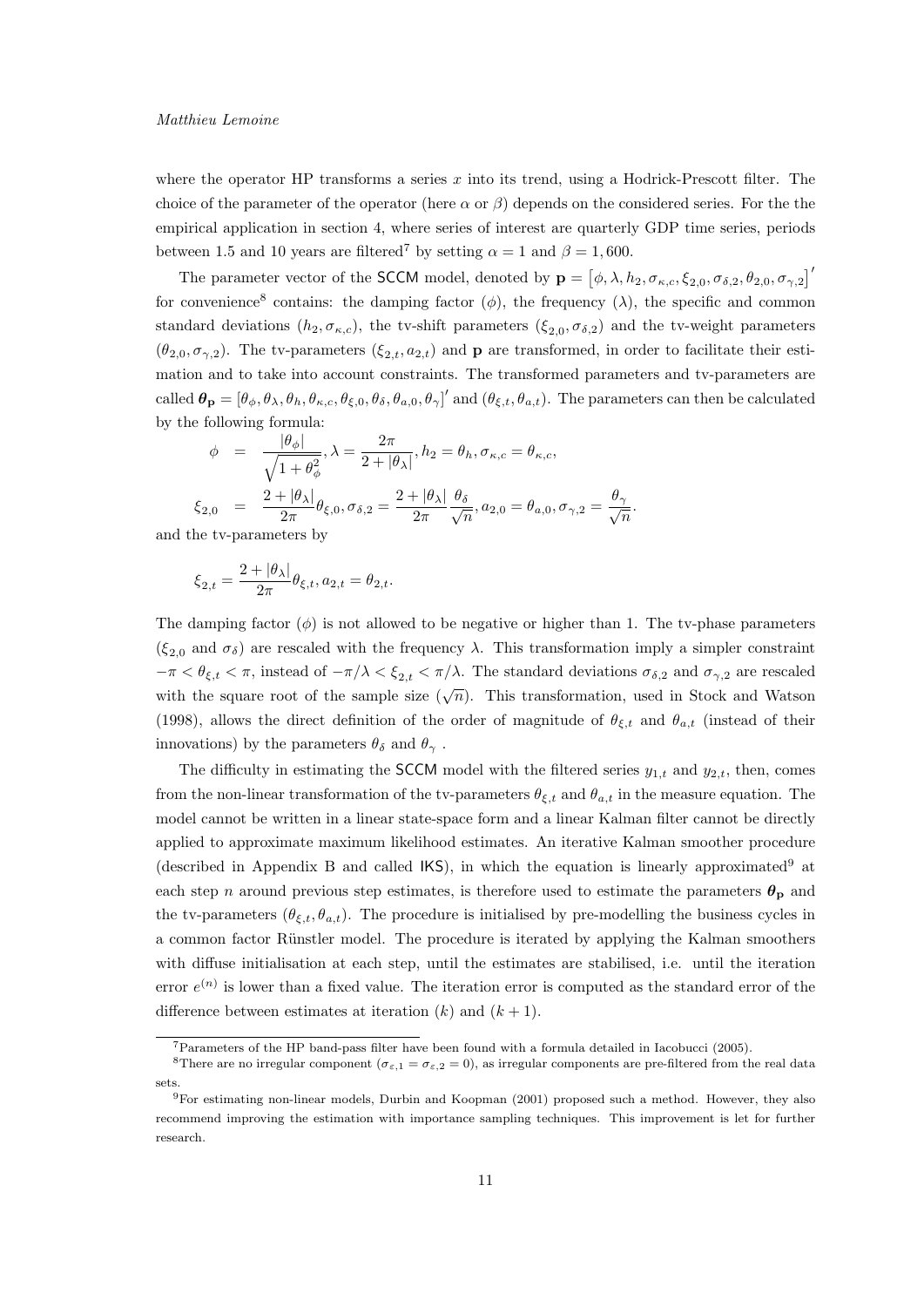# 3 Simulation results

The numerical properties of the estimation procedure, suggested in Section 2.5, are now analised on simulated time series. After a brief presentation of the simulation methodology (Section 3.1), the main results are detailed for a reference case in Section 3.2. Then, the influence of the parameter settings is studied in Section 3.3.

## 3.1 Simulation methodology

For a given vector of parameters  $\theta_p$  and  $j = 1, ..., N$ , the simulation algorithm is the following:

- $\bullet$   $(\kappa_t^{c(j)}, \kappa_t^{+c(j)}, \kappa_{2,t}^{*(j)}, \kappa_{2,t}^{+(j)}, \delta_{2,t}^{(j)}, \gamma_{2,t}^{(j)})$  are simulated with Gaussian independent distributions.
- $\bullet$   $(y_{1,t}^{(j)}, y_{2,t}^{(j)})$  are generated within the SCCM model with innovations computed in the previous step.
- IKS is applied to  $(y_{1,t}^{(j)}, y_{2,t}^{(j)})$  and delivers estimates of parameters  $(\hat{\theta}_{\mathbf{p}}^{(j)})$  and tv-parameters  $(\hat{\theta}_{\xi,t}^{(j)}, \hat{\theta}_{a,t}^{(j)}).$
- The ratio of root mean square errors (RRMSE) of the tv-parameter estimates  $(\hat{x}_t)$ , relative to the true values  $(x_t)$ , are computed with the following formula:

$$
RRMSE^{(j)}(x) = \frac{\sqrt{\frac{1}{n-1} \sum_{t=1}^{t=n} (x_t^{(j)} - \hat{x}_t^{(j)})^2}}{\sqrt{\frac{1}{n-1} \sum_{t=1}^{t=n} (x_t^{(j)} - E(x^{(j)}))^2}},
$$

for  $x = \xi_2, a_2$ . The standard error of each IKS estimate  $\hat{x}_t^{(j)}$  is rescaled with the standard deviation of each tv-parameter  $x_t^{(j)}$ . RRMSE $^{(j)}(x)$  is expected to be lower than 1. If RRMSE $^{(j)}(x) > 1$ , the variance of the tv-parameter x is not explained at all.

Finally, the median  $\hat{\theta}_p$  of parameter estimates  $(\hat{\theta}_p^{(j)})_{1 \leq i \leq N}$  are computed over the N occurences (with  $x = \xi_2, a_2$ ) together with the median  $RRMSE(x)$  based on the tv-parameters errors  $(RRMSE^{(j)}(x))_{1\leq i\leq N}$ . The RRMSE criteria are always positive. For a given tv-parameter  $(x)$ , the lower the RRMSE is, the more precise is the estimate  $(\hat{x})$ . A correct estimate of x is expected to have a RRMSE lower tan one, since it means that the variance of the tv-parameter  $x$  is generally not be explained at all.

# 3.2 Simulation results in the reference case

In the reference case (case 1), the vector of parameters **p** estimated in Section 4.2, for the UK and Euro-zone business cycles, is used. Common and specific cycles have the same damping factor ( $\phi = 0.97$ ), the same frequency ( $\lambda = 0.28$ ) and the same innovation standard deviations  $(\sigma_{\kappa,c} = 0.21$  and  $h_2 = 0.12)$ . The tv-phase and the tv-weight have the same initial value  $(\xi_{2,0} =$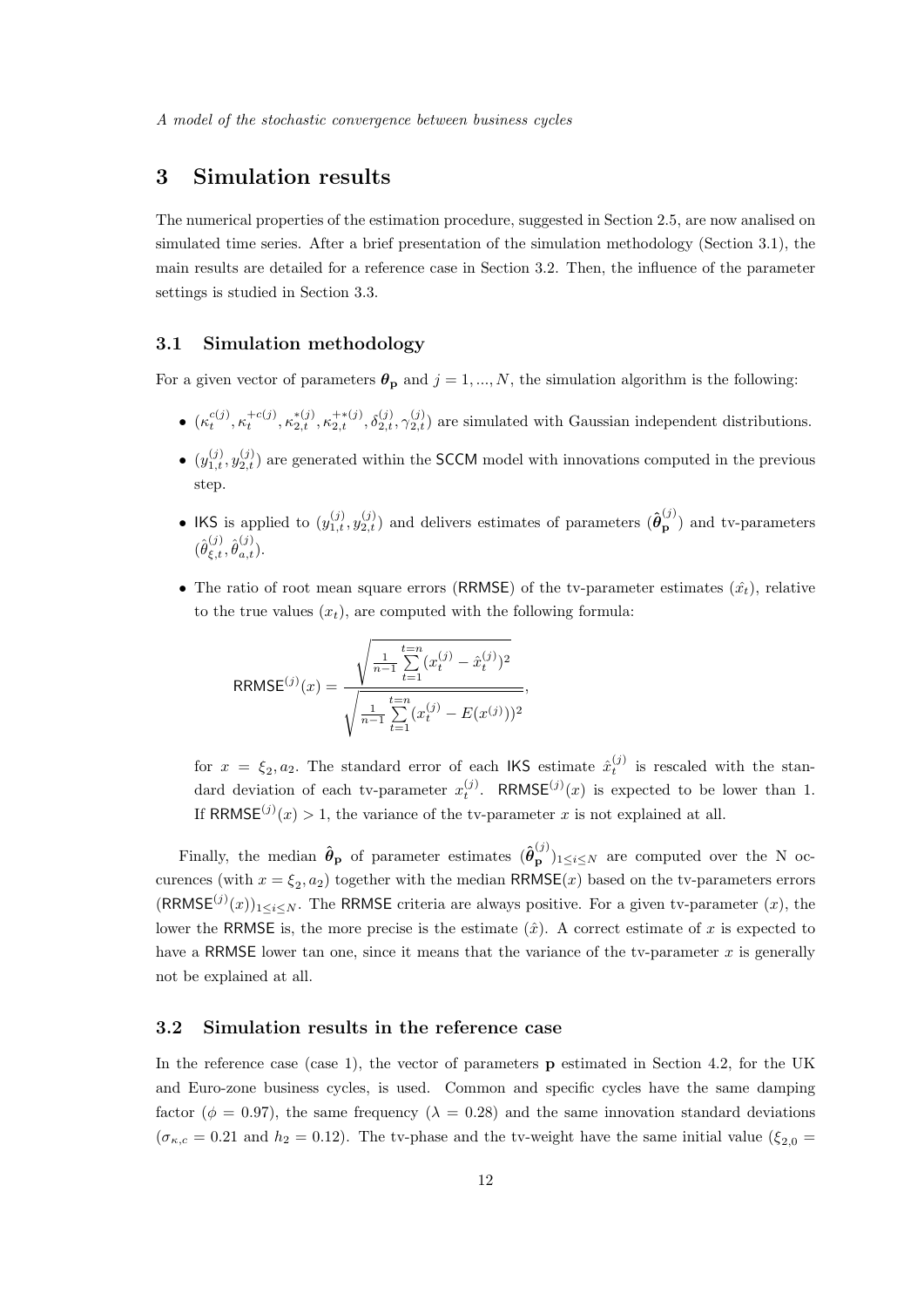3.74,  $a_{2,0} = 2.25$ ) and the same standard deviation for innovations ( $\sigma_{\delta,2} = 0.15$ ,  $\sigma_{\gamma,2} = 0.08$ ). The vector of transformed parameters is deduced from the previous values:

$$
\boldsymbol{\theta}_{\mathbf{p}} = [4, 20.44, 0.12, 0.21, 0.88, 0.56, 1.25, 1.05]'
$$
.

In the reference case, the sample period has the same length as that in Section 4 ( $n = 173$ ). IKS is applied on  $N = 2,000$  occurences, for the parameter setting  $\theta_{\rm p}$ . To give an idea how the model looks like in the reference case, an example data set is plotted. Simulated cycles and tv-parameters are reported in Figure 1.

Figure 1: Example of cycles and tv-parameters simulated with a SCCM model (case 1)



Estimation results for each simulation case are presented in Table 1. Estimates of the frequency  $(\hat{\theta}_{\lambda} = 20.13)$  and of the standard deviation of the common innovation  $(\hat{\theta}_{\kappa,c} = 0.20)$  are close to their true values (20.44 and 0.21), while the damping factor ( $\theta_{\phi} = 4$ ) is slightly under-estimated  $(\hat{\theta}_{\phi} = 3.51)$  and the standard deviation of the specific innovation  $(\theta_h = 0.12)$  is slightly overestimated  $(\hat{\theta}_h = 0.15)$ .

The tv-parameters initial value  $(\theta_{\xi,0}, \theta_{a,0})$  are well estimated, but standard deviations of tvparameters innovations ( $\theta_{\delta} = 0.56$  and  $\theta_{\gamma} = 1.05$ ) are generally under-estimated ( $\hat{\theta}_{\delta} = 0.09$  and  $\hat{\theta}_{\gamma} = 0.28$ ). This might be related to the pile-up problem: in time-varying parameters models, when the variance of a tv-parameter  $(\theta_{\delta} \text{ or } \theta_{\gamma})$  has a weak value relative to the variance of the residuals  $(\theta_h)$ , its maximum likelihood estimate is downward biased and has a strictly positive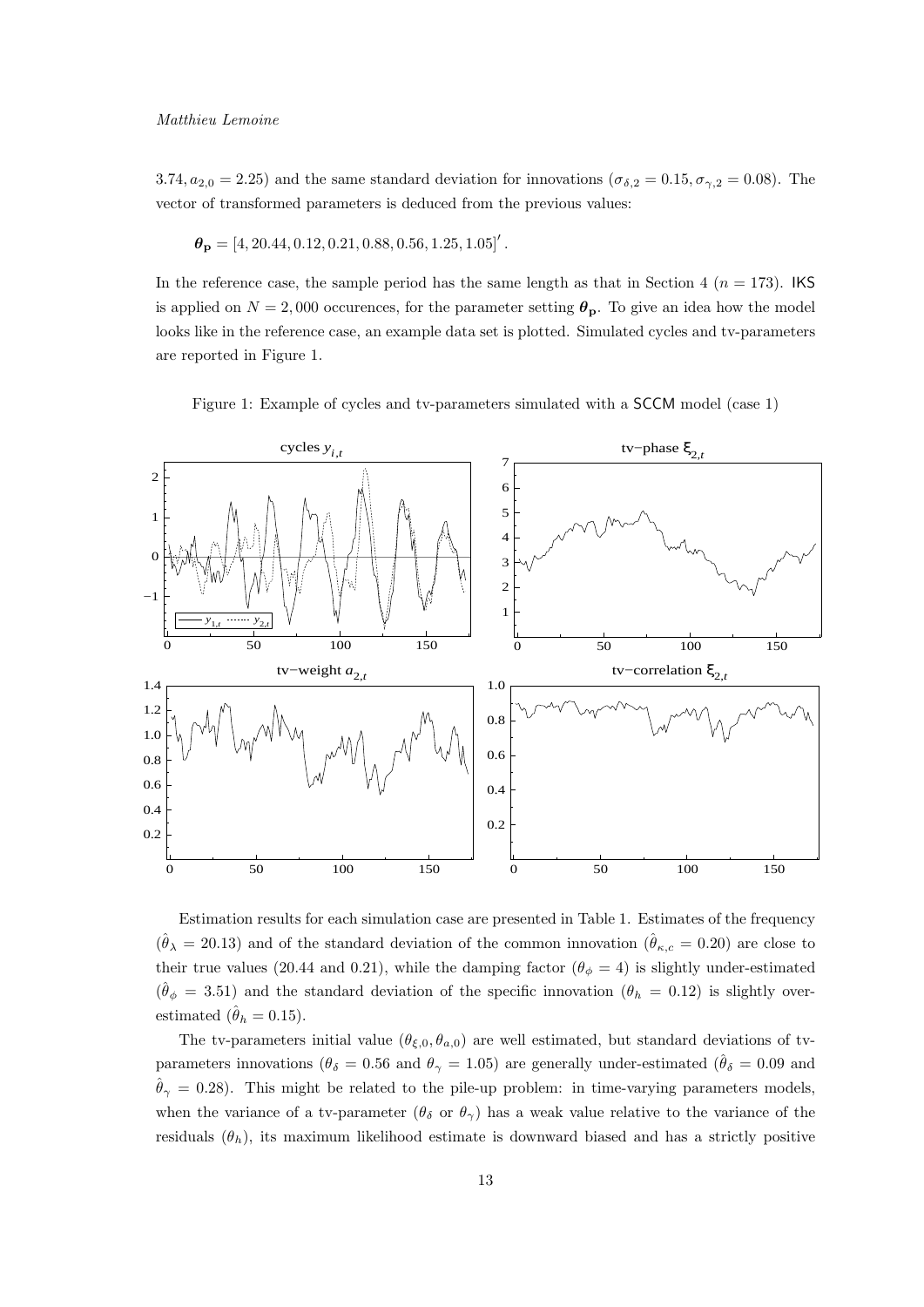probability to degenerate to zero (Stock and Watson, 1998). This problem has been treated here, by using diffuse initialisation of the tv-parameters. Stock and Watson (1998) have shown that a diffuse initialisation limit the downward bias.

It may be noticed by looking at  $\hat{\theta}_{\kappa,c}, \hat{\theta}_h$ , and  $\hat{\theta}_{a,0}$ , that the initial value of the phase-adjusted correlation is under-estimated. Its estimate

$$
\hat{\rho}_0 = \hat{a}_{2,0} / \sqrt{\hat{a}_{2,0}^2 + \hat{h}_2^2 / \hat{\sigma}_{\kappa,c}^2}
$$
\n(13)

is equal to 0.85, while the true value  $(\rho_0)$  is equal to 0.91. This is mainly caused by the overestimation of the specific innovation standard deviation  $(h_2)$ .

However, IKS provides satisfactory estimates of the tv-parameters, as both RRMSE are lower than one. The tv-weight estimates appear more precise than the tv-phase ones (with a RRMSE equal to 0.26 against 0.43).

The influence of the sample size on these results is analised by setting the sample size to a lower  $(\underline{n} = 100)$  and a larger value  $(\overline{n} = 500)$ . A larger sample (case 1b) allows to improve estimates of the damping factor  $(\hat{\theta}_{\phi})$ , the frequency  $(\hat{\theta}_{\lambda})$ , the standard deviations of cycle innovations  $(\hat{\theta}_{h}$  and  $(\hat{\theta}_{\kappa,c})$  and the initial value of the tv-weight  $(\hat{\theta}_{a,0})$ . Moreover, the tv-parameter estimates  $(\hat{\theta}_{\xi,t})$  and  $\hat{\theta}_{a,t}$ ) are more precise than in the reference (RRMSE are lower). Unfortunately, the pile-up problem becomes more serious: standard deviations of tv-parameters  $(\hat{\theta}_{\delta} \text{ and } \hat{\theta}_{\gamma})$  are more under-estimated than in the reference case. For a smaller sample (case 1a), as expected, the results are the opposite.

| Case                    | Sample     |                 | Parameter estimates |            |                     |                          |                   |                |                   |                  |                |  |
|-------------------------|------------|-----------------|---------------------|------------|---------------------|--------------------------|-------------------|----------------|-------------------|------------------|----------------|--|
| number                  | size $(n)$ | $\theta_{\phi}$ | $\theta_{\lambda}$  | $\theta_h$ | $\theta_{\kappa,c}$ | $\theta_{\mathcal{E},0}$ | $\theta_{\delta}$ | $\theta_{a,0}$ | $\theta_{\gamma}$ | $\theta_{\xi,t}$ | $\theta_{a,t}$ |  |
| Case 1                  | 173        | 3.51            | 20.13               | 0.15       | 0.20                | 0.90                     | 0.09              | 1.22           | 0.28              | 0.43             | 0.26           |  |
| Case 1a                 | 100        | 3.27            | 20.05               | 0.15       | 0.20                | 0.90                     | 0.09              | 1.20           | 0.30              | 0.61             | 0.35           |  |
| Case 1b                 | 500        | 3.81            | 20.22               | 0.14       | 0.21                | 0.90                     | 0.05              | 1.24           | 0.22              | 0.27             | 0.16           |  |
| <i>Parameter values</i> |            | 4.00            | 20.44               | 0.12       | 0.21                | 0.88                     | 0.56              | 1.25           | 1.05              |                  |                |  |

Table 1: Parameters and RRMSE estimates of the SCCM model for various sample sizes.

Parameters have been estimated with the iterated Kalman smoother (IKS) procedure. The ratios of root mean square errors (RRMSE) criteria have been computed for IKS estimates of the tv-parameters.

# 3.3 Influence of the parameter settings on the simulation results

In order to study the simulation results sensitivity to each specific parameter, the elements of the vector  $\theta_{\rm p}$  have been individually changed so that sixteen further vectors of parameters have been defined. Each parameter has been set equal to values  $(\underline{\theta}_p = 0.5 \times \theta_p$  and  $\overline{\theta}_p = 1.5 \times \theta_p$ ) lower and larger than the reference one  $(\theta_p)$ , keeping the other parameters equal to their reference values. IKS is applied on  $N = 2,000$  occurences, for each case  $l$  ( $l = 1$  to 17). The estimated parameters and RRMSE are reported in Table 2.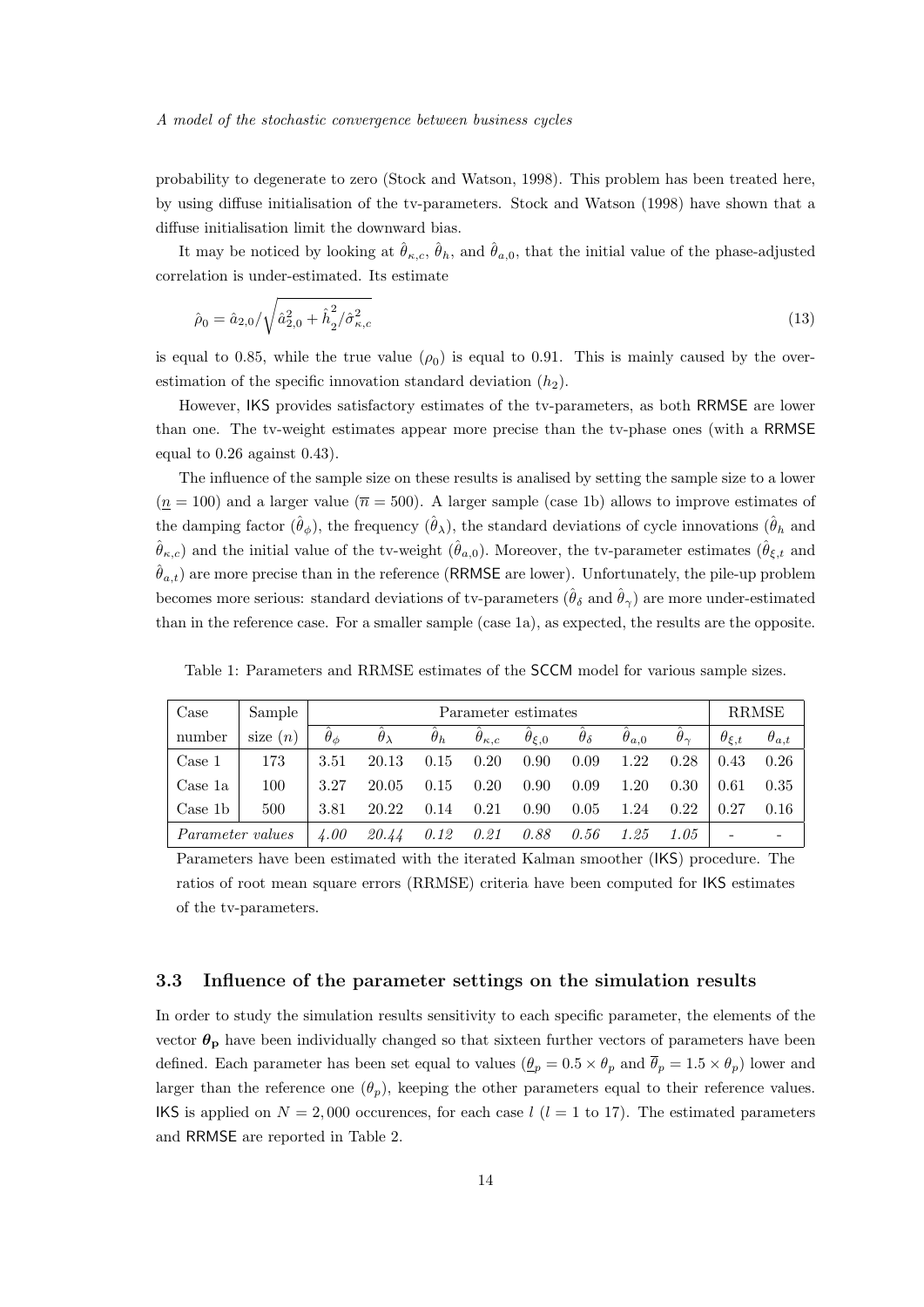#### Matthieu Lemoine

As expected, when parameters are set to values larger than those of reference (cases 3, 5, 7, 9, 11, 13, 15 and 17), the results are the opposite of those obtained with lower values.

In cases 2, 5, 7, 8 and 14, the parameters are set close to their boundary values defined by the conditions  $\phi > 0$ ,  $0 < \lambda < \pi$  and  $(\rho_t > 0, \forall t)$ . In cases 2 and 5, the damping factor  $\phi$  and the frequency  $\lambda$  are closer to 0 than in the reference case. In cases 7, 8 and 14, we deduce from (13) that the initial value  $\rho_0$  of the tv-correlation is closer to 0 than in the reference case. As shown in Section 2.4, the identification conditions are necessary for identifying the tv-phase  $\xi_{2,t}$ . Thus, by choosing such parameters, the estimation of the transformed tv-phase  $\theta_{\xi,t}$  is more difficult and its RRMSE is worse than in the reference case. For the same cases, the RRMSE of the transformed tv-weight  $\theta_{a,t}$  are also generally worse than in the reference case.

In case 12, for the transformed tv-phase  $\theta_{\xi,t}$ , the transformed standard deviation of its innovations  $\theta_{\delta}$  is set to a lower value  $\underline{\theta}_{\delta}$ . As expected, the pile-up problem is reinforced and the standard deviation estimate  $\hat{\theta}_{\delta}$  is more downward biased than in the reference case. The estimate  $\hat{a}_{2,0}$  of the initialising value become slightly upward-biased. Other parameter estimates are not deteriorated. As the estimate  $\theta_{\xi,t}$  of the transformed tv-phase is almost constant over time, its RRMSE criterion (0.92) is worse than in the reference case, approaching the value of one. Concerning the transformed tv-weight  $\theta_{a,t}$ , the RRMSE is almost unchanged (0.25). The case 16 is very similar: if we set  $\theta_{\gamma}$  to a lower value  $\underline{\theta}_{\gamma}$ , the pile-up problem is reinforced for the transformed tv-weight  $\theta_{a,t}$ and its RRMSE is worse than in the reference.

Summing up, the tv-parameter estimates provided by IKS are all correct, because their RRMSE are all lower than one. The results are generally less precise (RRMSE are higher) than in the reference case, particularly for the tv-phase, when the parameters are set close to their boundary values (cases 2, 5, 7, 8 and 14). Because of the pile-up problem, the results are also worse, when tv-parameter innovations have low standard deviations (cases 12 and 16).

# 4 Empirical results

After a short presentation of the data sources, the estimated models are presented and the cyclical convergence is described with its two components, the tv-phase and the tv-correlation. In Section 4.2, we use the SCCM models outlined above to assess whether the first criterion for UK entry into the euro-zone is met, that is whether the UK business cycle has converged towards the Eurozone cycle. In Section 4.3, using the German cycle as a reference, the UK cyclical convergence is compared with that of a major euro-zone member (France).

## 4.1 Data sources

The GDP time series are taken from the Eurostat database and have been retropolated to 1960 with the OECD Business Sector Database (BSDB). The series are quarterly and expressed in 1995 value of euro from 1960:1 to 2003:1. They have been seasonally adjusted and, after a logarithm transformation, they have been detrended with band-pass HP filters (parameters equal to 1 and 1,600). Because of the detrending step, results should be cautiously interpreted at the end of the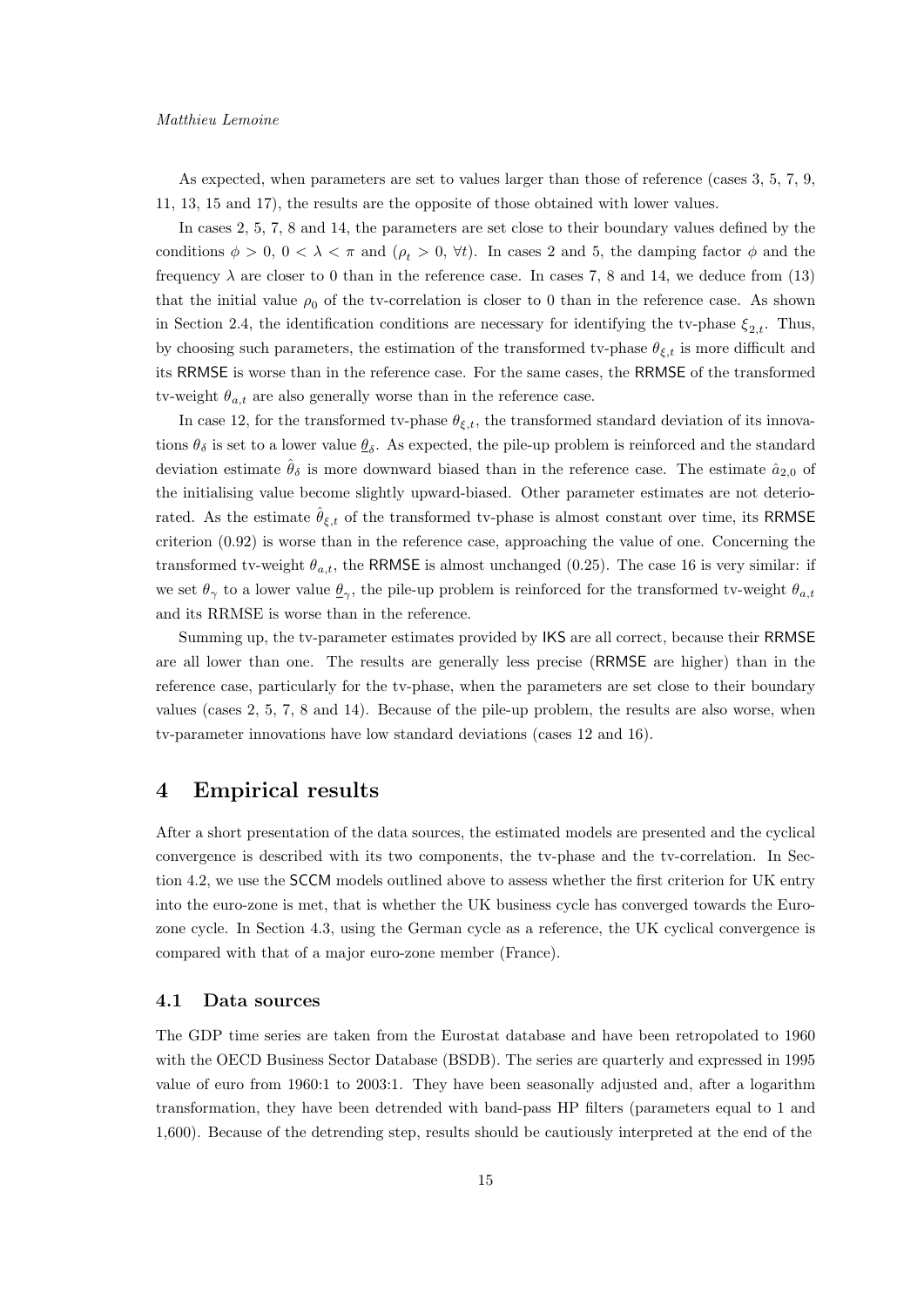|                  |                 |                    |            |                     |                  |                   |                |                   |                     | Table 2: Parameters and RRMSE estimates of the SCCM model for 17 parameter sets |                  |                           |                        |                         |                      |                         |                  |                        |
|------------------|-----------------|--------------------|------------|---------------------|------------------|-------------------|----------------|-------------------|---------------------|---------------------------------------------------------------------------------|------------------|---------------------------|------------------------|-------------------------|----------------------|-------------------------|------------------|------------------------|
| Case             |                 |                    |            |                     | Parameter values |                   |                |                   |                     |                                                                                 |                  |                           | Parameter estimates    |                         |                      |                         |                  | $\operatorname{RRMSE}$ |
| number           | $\theta_{\phi}$ | $\theta_{\lambda}$ | $\theta_h$ | $\theta_{\kappa,c}$ | $\theta_{\xi,0}$ | $\theta_{\delta}$ | $\theta_{a,0}$ | $\theta_{\gamma}$ | $\hat{\theta}_\phi$ | $\hat{\theta}_{\lambda}$                                                        | $\hat{\theta}_h$ | $\hat{\theta}_{\kappa,c}$ | $\hat{\theta}_{\xi,0}$ | $\hat{\theta}_{\delta}$ | $\hat{\theta}_{a,0}$ | $\hat{\theta}_{\gamma}$ | $\theta_{\xi,t}$ | $\theta_{a,t}$         |
| Case 1           | 4.00            | 20.44              | 0.12       | 0.21                | 0.88             | 0.56              | 1.25           | 1.05              | 3.51                | 20.13                                                                           | 0.15             | 0.20                      | 0.90                   | 0.09                    | 1.22                 | 0.28                    | 0.43             | 0.26                   |
| Case 2           | 2.00            | 20.44              | 0.12       | 0.21                | 0.88             | 0.56              | 1.25           | 1.05              | 1.99                | 19.96                                                                           | 0.16             | 0.20                      | 0.89                   | 0.02                    | 1.24                 | 0.17                    | 0.53             | 0.28                   |
| Case 3           | 6.00            | 20.44              | 0.12       | 0.21                | 0.88             | 0.56              | 1.25           | 1.05              | 4.55                | 20.15                                                                           | 0.15             | 0.20                      | 0.90                   | 0.13                    | 1.21                 | 0.35                    | 0.42             | 0.26                   |
| $\text{Case } 4$ | 3.99            | 10.13              | 0.12       | 0.21                | 0.88             | 0.56              | 1.25           | 1.05              | 3.54                | 10.11                                                                           | 0.15             | 0.20                      | 0.89                   | 0.06                    | 1.25                 | 0.29                    | 0.33             | 0.20                   |
| Case 5           | 3.99            | 30.39              | 0.12       | 0.21                | 0.88             | 0.56              | 1.25           | 1.05              | 3.49                | 30.04                                                                           | 0.14             | 0.20                      | 0.89                   | 0.11                    | 1.23                 | 0.30                    | 0.54             | 0.31                   |
| Case 6           | 4.00            | 20.44              | 0.06       | 0.21                | 0.88             | 0.56              | 1.25           | 1.05              | 3.49                | 20.12                                                                           | 0.11             | 0.20                      | 0.91                   | 0.13                    | 1.23                 | 0.35                    | 0.39             | 0.22                   |
| Case 7           | 4.00            | 20.44              | 0.18       | 0.21                | 0.88             | 0.56              | 1.25           | 1.05              | 3.54                | 20.16                                                                           | 0.20             | 0.20                      | 0.89                   | 0.05                    | 1.21                 | 0.23                    | 0.49             | 0.32                   |
| Case 8           | 4.00            | 20.44              | 0.12       | 0.11                | 0.88             | 0.56              | 1.25           | 1.05              | 3.56                | 20.18                                                                           | 0.13             | 0.10                      | 0.88                   | 0.03                    | 1.20                 | 0.20                    | 0.58             | 0.38                   |
| Case 9           | 4.00            | 20.44              | 0.12       | 0.32                | 0.88             | 0.56              | 1.25           | 1.05              | 3.50                | 20.12                                                                           | 0.18             | 0.30                      | 0.90                   | 0.11                    | 1.23                 | 0.32                    | 0.40             | 0.23                   |
| Case 10          | 4.00            | 20.44              | 0.12       | 0.21                | 0.44             | 0.56              | 1.25           | 1.05              | 3.53                | 20.16                                                                           | 0.13             | 0.20                      | 0.51                   | 0.07                    | 1.29                 | 0.35                    | 0.45             | 0.18                   |
| Case 11          | 4.00            | 20.44              | 0.12       | 0.21                | 1.32             | 0.56              | 1.25           | 1.05              | $3.51\,$            | 20.12                                                                           | 0.16             | 0.20                      | 1.29                   | 0.10                    | 1.06                 | 0.23                    | 0.44             | 0.35                   |
| Case $12$        | 4.00            | 20.44              | 0.12       | 0.21                | 0.88             | 0.28              | 1.25           | 1.05              | 3.52                | 20.14                                                                           | 0.15             | 0.20                      | 0.91                   | 0.01                    | 1.29                 | 0.29                    | 0.92             | $0.25\,$               |
| Case 13          | 4.00            | 20.44              | 0.12       | 0.21                | 0.88             | 0.84              | 1.25           | 1.05              | 3.49                | 20.15                                                                           | 0.15             | 0.20                      | 0.88                   | 0.18                    | 1.12                 | 0.29                    | 0.30             | 0.28                   |
| Case $14$        | 4.00            | 20.44              | 0.12       | 0.21                | 0.88             | 0.56              | 0.63           | 1.05              | 3.52                | 20.16                                                                           | 0.13             | 0.20                      | 0.88                   | 0.08                    | 0.58                 | 0.25                    | 0.65             | 0.22                   |
| Case 15          | 4.00            | 20.44              | 0.12       | 0.21                | 0.88             | 0.56              | 1.88           | 1.05              | 3.52                | 20.13                                                                           | 0.18             | 0.20                      | 0.90                   | 0.08                    | 1.86                 | 0.27                    | 0.37             | 0.39                   |
| Case $16$        | 4.00            | 20.44              | 0.12       | 0.21                | 0.88             | 0.56              | 1.25           | 0.53              | 3.55                | 20.16                                                                           | 0.15             | 0.20                      | 0.90                   | 0.06                    | 1.23                 | 0.10                    | 0.39             | 0.66                   |
| Case 17          | 4.00            | 20.44              | 0.12       | 0.21                | 0.88             | 0.56              | 1.25           | 1.58              | 3.48                | 20.13                                                                           | 0.15             | 0.20                      | 0.89                   | 0.13                    | 1.19                 | 0.47                    | 0.49             | 0.17                   |

Parameters have been estimated with the iterated Kalman smoother (IKS) procedure. The ratios of root mean square error (RRMSE) criteria have been computed for IKS estimates of the tv-parameters.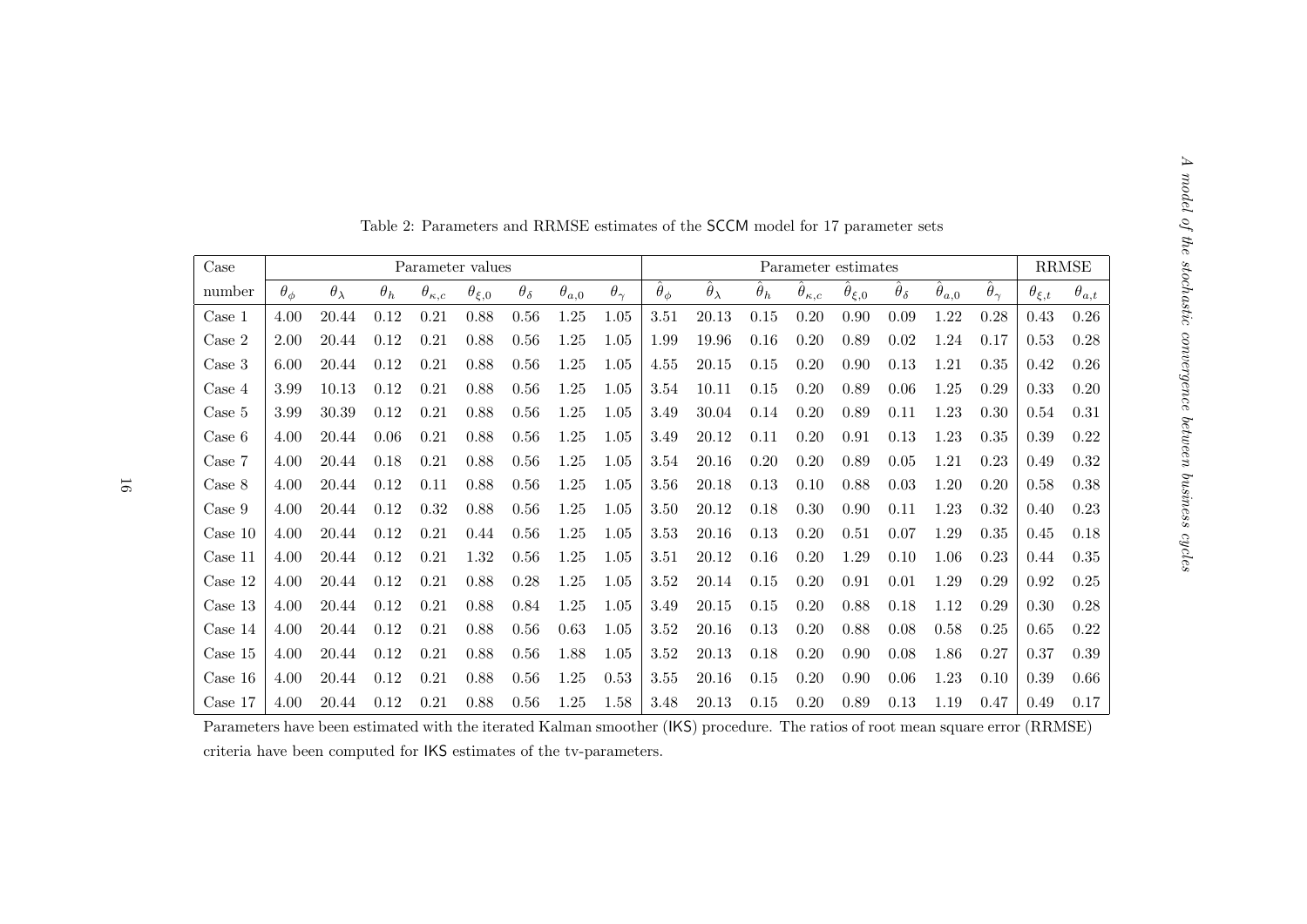sample<sup>10</sup>, i.e. from 2000:1 to 2003:1. Estimation of **SCCM** models has been carried out using algorithms and routines written on EViews.

# 4.2 On the convergence of UK and euro-zone cycles

The bivariate SCCM model has been estimated with the IKS procedure applied to the UK and Euro-zone detrended GDP series (UK-EU case). The euro-zone cycle is chosen as the reference cycle. Parameter estimates are reported in Table 3 and tv-parameter estimates are presented in the Figure 2. Cycle parameters estimates ( $\phi$  and  $\lambda$ ) are standard for HP filtered GDP series. In particular, the estimated frequency implies a period equal to 22 quarters, i.e. 6 years.

As regards the tv-phase estimates, they are always positive, with an average equal to 3 quarters: these values are lower during the 1970s, higher at the beginning of the 1980s and they decrease towards the end of the sample. UK recessions tend to be synchronised with that of the euro-zone during the 1970s, because of major symmetric oil shocks. At the beginning of the 1980s, UK recovery leads that of the euro-zone by one year. Thereafter, the euro-zone slowdown occurred almost 1.5 years later than that of the UK (in 1993) because of the German re-unification. Finally, after the high growth at the end of the 1990s, the United Kingdom and the euro-zone both experienced a slowdown in 2001. The UK-German synchronisation seems to have been reinforced towards the end of the 1990s.

Concerning the tv-correlation estimates, after some strong movements in the 1960s, an increase occurs during the 1970s (symmetric oil shock) and the tv-correlation remains quite stable and very high (around 90%) during the 1980s. However, in the 1990s, despite the cyclical synchronisation, the tv-correlation decreases (towards 60% in 2003:1), with the UK cycle particularly dampened relative to that of the euro-zone. This may be related to fiscal policies differences: the UK public deficits has been contra-cyclical, whereas that of the euro-zone has not (Barrell and Weale, 2003). During this period, contrary to the "golden rule" followed by the UK government, the euro-zone governments have followed a deficit rule (defined by the Growth and Stability Pact) that did not take into account the timing of business cycles.

Until the end of the 1990s, the results are generally consistent with the previous papers, which used a similar approach of the cyclical convergence (Belo, 2001 and Koopman and Azevedo, 2004), but the approach is improved at the end of the 1990s. With simple correlation coefficients, Belo (2001) has also shown a persisting lead of the UK cycle relative to that of the euro-zone and, after a correction for this lead, a strong association between the two cycles. These results have been confirmed by Koopman and Azevedo (2004) with an extended unobserved component model. However, as explained previously, Koopman and Azevedo (2004) model monotonous evolution of the phase and the phase-adjusted correlation. Their model does not allow for a succession of convergence and divergence movements. Thus, in the UK-EU case, they estimate a global increase of the phase-adjusted correlation since 1970 and do not detect the recent decrease we show in this

 $10S$ uch a filter, as other univariate methods, provide very uncertain estimates at the end of the sample (Orphanides and van Norden, 2002). For the euro area, Rünstler (2002) has shown that cycle estimates provided by univariate methods, in particular the HP filter, are uncertain during the last three years of the sample.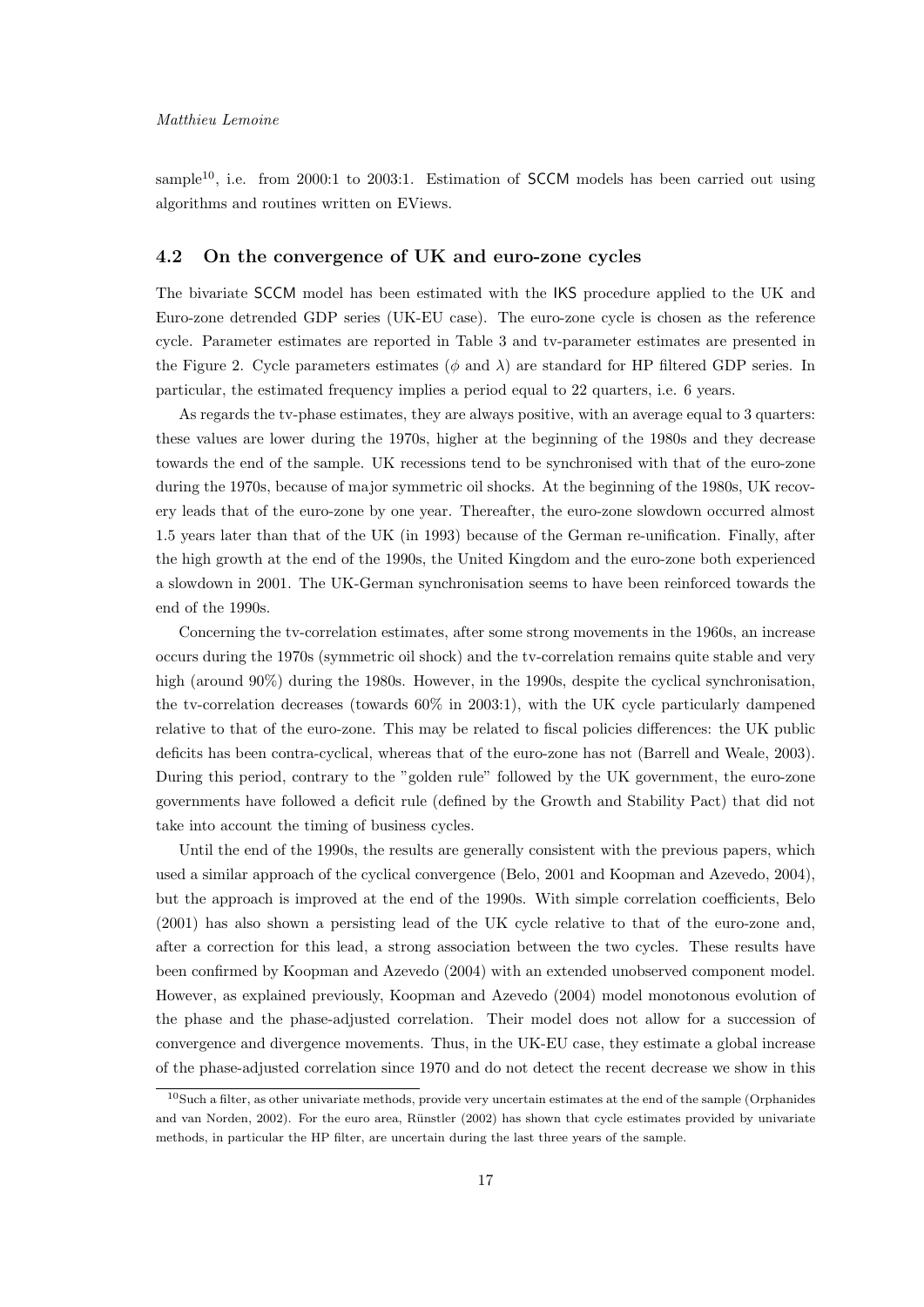section. This decrease was also undetected by Belo (2001). He computed moving-average indicators with a window of 12 years. With the annual sample 1960-1999, such indicators become useless for detecting any variation occuring after 1993 ( $12/2 = 6$  years before the end of the sample).

Returning to the issue raised by the UK government about entering the euro-zone, the estimated SCCM model shows mixed results: an improved synchronisation between UK and EU cycles but also a decreased correlation. UK entry would thus require an improvement in fiscal coordination, in order to deal with persistent asymmetric shocks.

Table 3: Parameters estimates for UK–EU

| ∣ Data set |  | h2 | $\sigma_{\kappa,c}$ | $\zeta_{2,0}$ | $\hat{\sigma}_{\delta,2}$                               | $a_{2,0}$ | $\sigma_{\gamma,2}$ |
|------------|--|----|---------------------|---------------|---------------------------------------------------------|-----------|---------------------|
| ∣ UK–EU    |  |    |                     |               | $0.97$ $0.28$ $0.12$ $0.21$ $3.74$ $0.15$ $2.25$ $0.08$ |           |                     |
|            |  |    |                     |               |                                                         |           |                     |

Parameter estimates  $(\hat{\mathbf{p}})$  have been deduced from those  $(\hat{\boldsymbol{\theta}}_{\mathbf{p}})$  estimated with the iterated Kalman smoother (IKS) procedure.

Figure 2: Empirical results for UK-EU

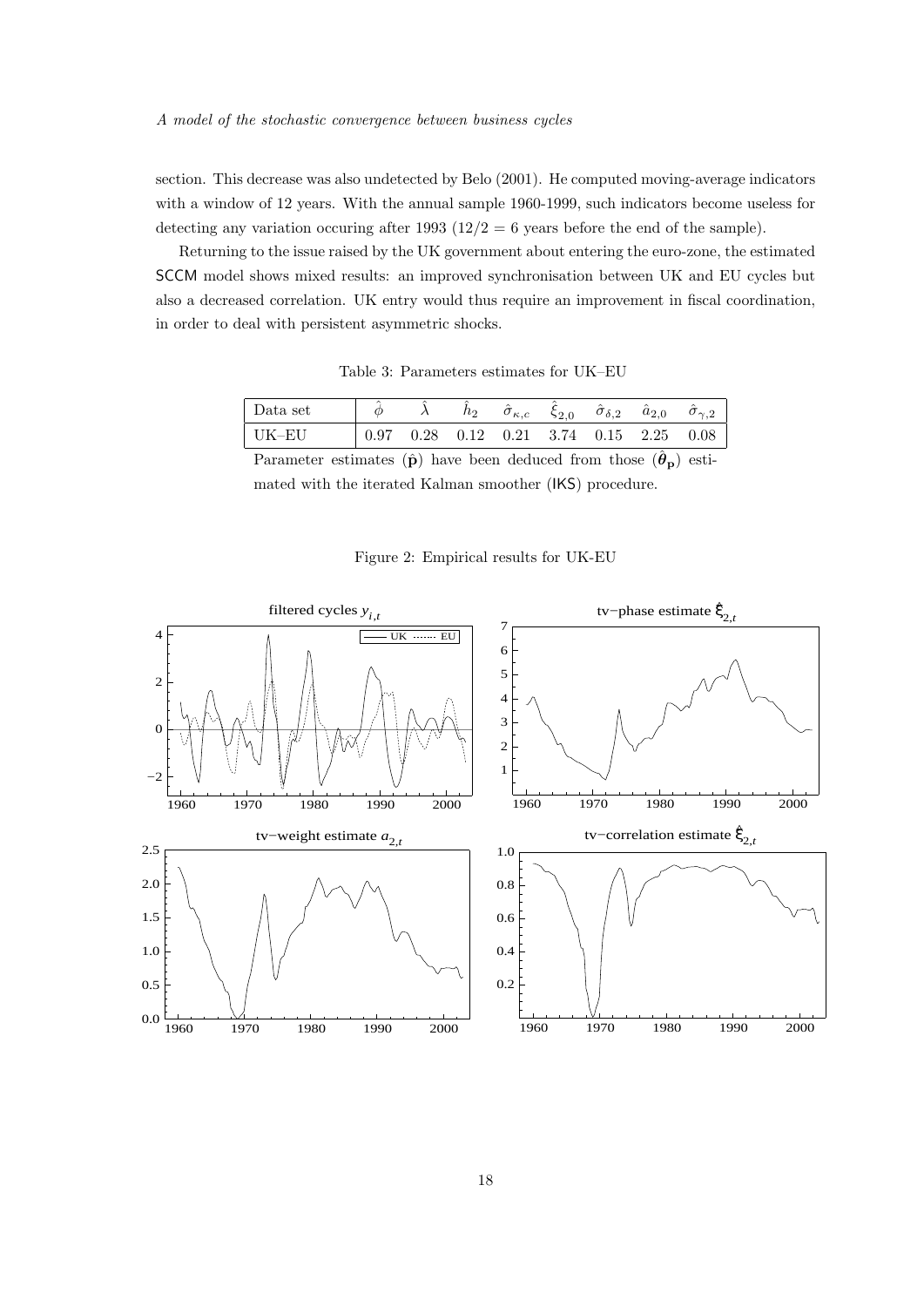# 4.3 On the convergence of French, UK and German cycles

One may go on asking whether the UK convergence process differs from that of the euro-zone countries. A brief comparison will be conducted with the French case. A direct bias may affect such a comparison: UK does not belong to the Euro-zone aggregate, contrary to France. This difference might induce an artificial over-estimation of synchronisation and correlation, in the French case regard to that of the UK. Therefore, the euro-zone cycle is not chosen as reference cycle and is replaced by that of Germany, which is the biggest country of the euro-zone and has been the currency anchor during the European Currency Mechanism (ECM) period (1979-1999). Two SCCM models are estimated: one for the couple United Kingdom/Gemany (UK-GE) and one for the couple France/Germany (FR-GE). The parameter estimates are reported in Table 4. Cycles and tv-parameter estimates are presented in Figure 3

For the UK-GE case, the results are very similar to those described in the UK-EU case (Section 4.2). Indeed, the German cycle is the major component of the Euro-zone cycle (Bentoglio, Fayolle, and Lemoine, 2001). However, the UK-GE tv-correlation decrease occurs later and is less strong than in the UK-EU case. The tv-correlation decrease begins in the mid-1990s with a fall to 0.8 in 2003:1.

In the FR-GE case, tv-parameters are very different. The tv-phase is always lower for FR-GE than for UK-GE. In the 1970s, the French cycle generally had a lag of one or two quarters relative to that of Germany. A small lead (around two quarters) appeared at the beginning of the 1990s, because of the reunification, and this lead has dwindled away since the mid-1990s.

The phase-adjusted tv-correlation is high in the 1970s (oil shocks). Isolated economic policies have led to a fall in the tv-correlation at the beginning of the 1980s. Since then, a political reorientation towards Europe has implied a convergence, which appears in the form of a tv-correlation increase towards 0.95 in 2003:1. Unlike the UK, France and Germany experienced strong fluctuations between 1997 and 2003 and their governments amplified these fluctuations with pro-cyclical fiscal policies.

In terms of synchronisation and correlation, the degree of convergence between French and German cycles appears to be very strong since 1995, whereas a correlation divergence has emerged between UK and Germany.

Data set  $\hat{\phi}$   $\hat{\lambda}$   $\hat{h}_2$  $\hat{\sigma}_{\kappa,c}$  $\hat{\xi}_{2,0}$   $\hat{\sigma}_{\delta,2}$   $\hat{a}_{2,0}$   $\hat{\sigma}_{\gamma,2}$ UK–GE 0.97 0.29 0.11 0.31 1.72 0.13 0.66 0.02 FR–GE 0.97 0.29 0.15 0.31 3.38 0.20 0.37 0.04

Table 4: Parameters estimates for FR–GE and UK–GE

Parameter estimates  $(\hat{\mathbf{p}})$  have been deduced from those  $(\hat{\boldsymbol{\theta}}_{\mathbf{p}})$  estimated with the iterated Kalman smoother (IKS) procedure.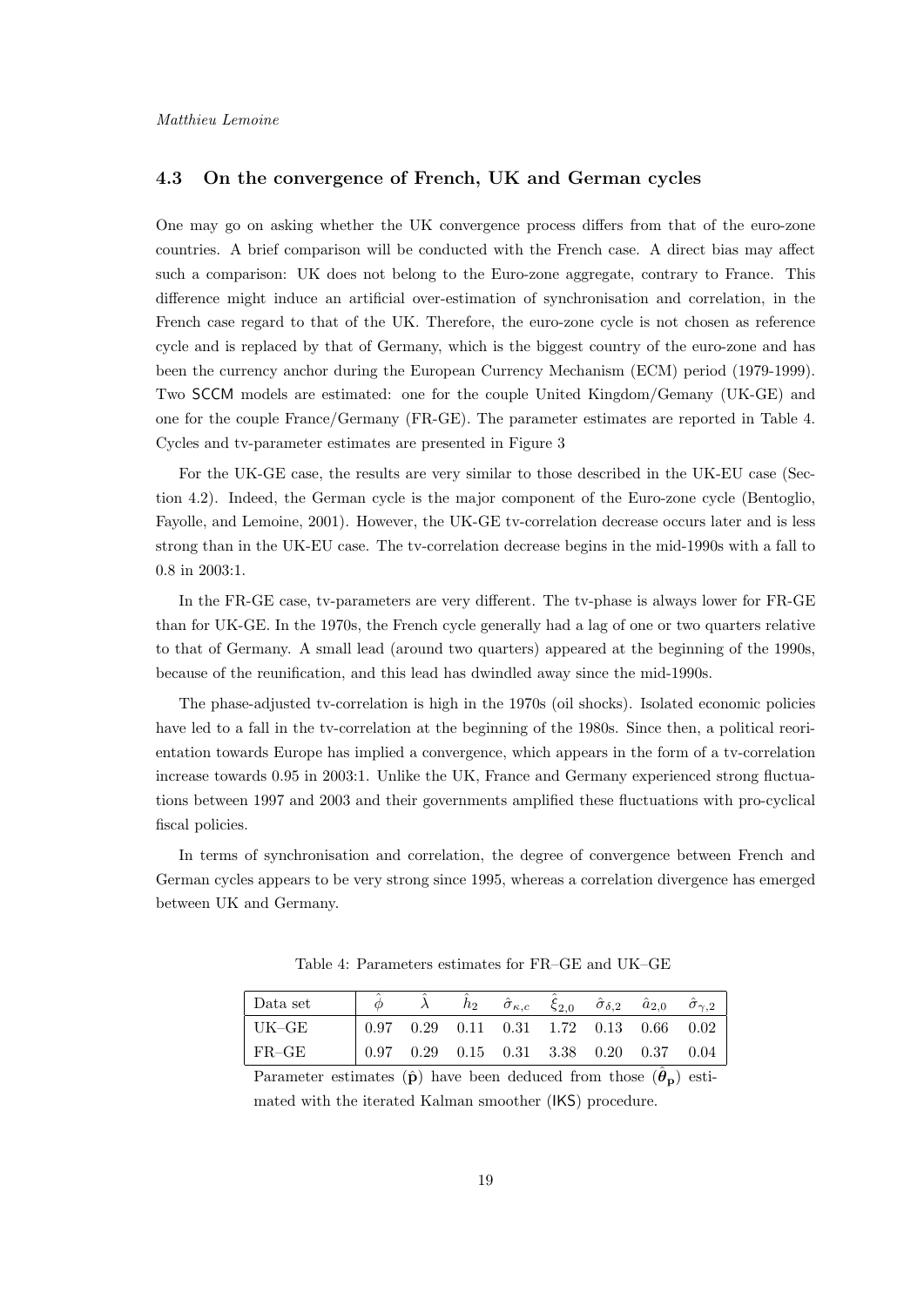

Figure 3: Empirical results for FR–GE and UK–GE

# 5 Conclusion

The SCCM model is an extension of the models developed by Rünstler (2004) and Koopman and Azevedo (2004). The main contribution of the paper concerns the dynamic property of the SCCM model: it formalises the stochastic evolution of the relation between two cycles, which is characterised by the tv-phase and the phase-adjusted tv-correlation. An iterated Kalman Smoother (IKS) procedure is proposed and checked on various simulated data sets, showing that the IKS procedure provides estimates that capture correctly the dynamics of the tv-parameters. However, the variance of the tv-parameters is downward biased, because of the pile-up problem that was detailed for the general TVP models in Stock and Watson (1998). An analysis of the influence of the parameter settings on the simulation results shows that the tv-phase estimates are less precise, when the parameters are set close to their boundary values. Such a problem should also occur when estimating the phase-shift with the models of Rünstler (2004) and Koopman and Azevedo (2004). The estimation procedure assessment was not carried out in these papers.

The paper also provides some empirical results. SCCM models have been applied on British, French, German and euro-zone cycles, from 1960:1 to 2003:1. During the 1970s, oil shocks imply synchronised recessions with high correlations. From 1980 to 1995, the United Kingdom has known a substantial lead relative to the euro-zone, despite highly correlated shocks. Since the mid-1990s, the UK cycle has been considerably dampened and become progressively more synchronised with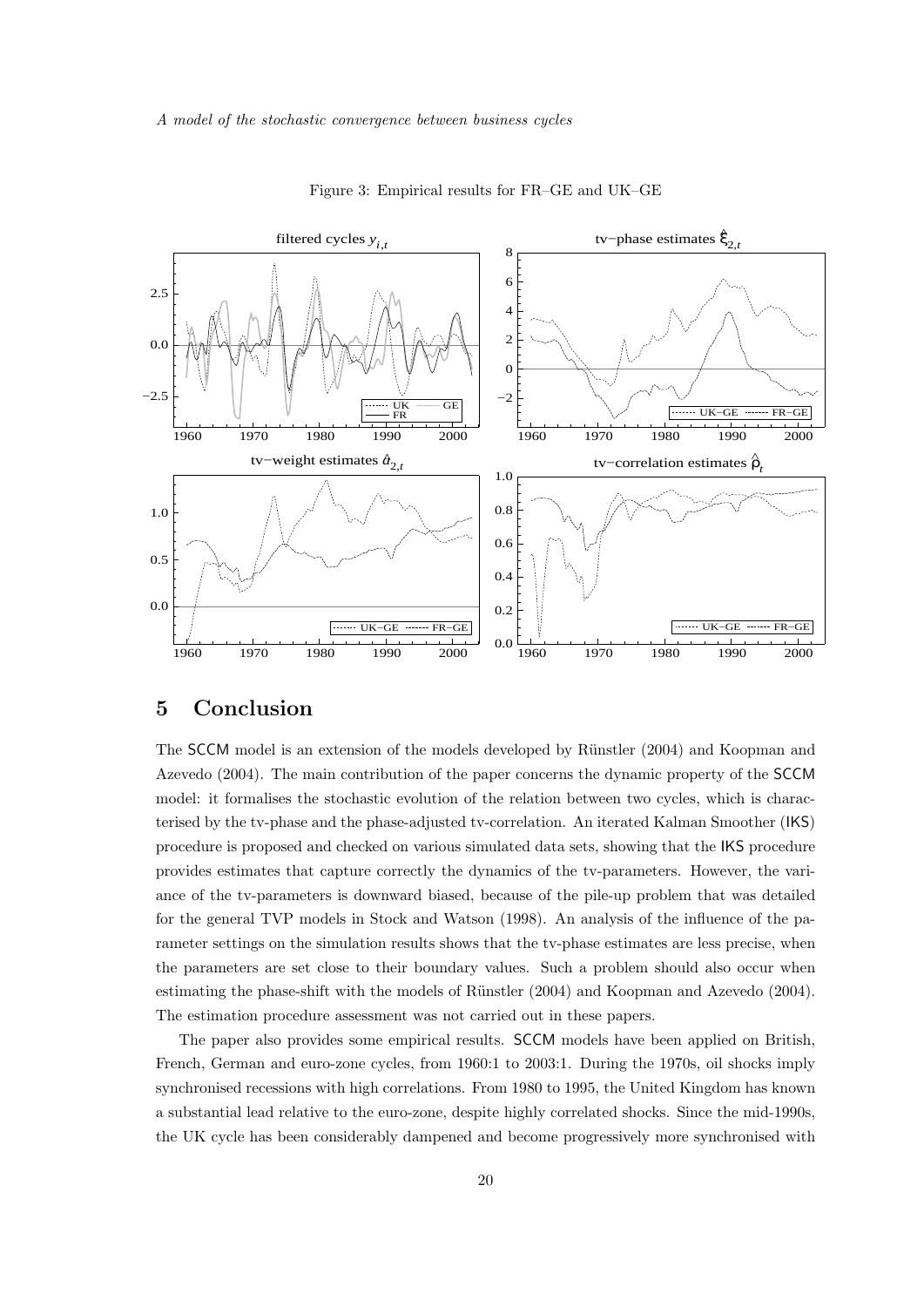the euro-zone cycle. Hence, contrary to France, the two criteria are not validated: the synchronisation convergence has improved, but was not fully achieved; after a correlation convergence in the 1970s, a correlation divergence occured during the 1990s. The recent correlation divergence is impossible to detect with the methodologies employed in some recent papers (Koopman and Azevedo, 2004 and Wynne and Koo, 2000). This divergence can have important consequences: as the risk of asymmetric shocks remains, the entry of the United Kingdom into the Euro-zone would require improved fiscal coordination.

Although our convergence model has proved to be an interesting starting point for testing the stochastic convergence of business cycles in a probabilistic framework, some improvements have been left for future research. The estimation procedure of our non-linear model could be made more precise by using importance sampling techniques. In particular, such techniques would make it possible to simulate posterior distribution of the tv-parameters and to estimate their confidence bands. The model could be applied with a higher multivariate dimension. An explanation of the convergence could be given by integrating exogenous variables, like economic policiy indicators (interest rates, exchange rates and fiscal indicators) in the convergence mechanism.

# References

- Angeloni, I. and L. Dedola (1999). From the ERM to the euro: new evidence on economic and policy convergence among EU countries. Working paper 4, ECB.
- Artis, M., H. Krolzig, and J. Toro (2002). The European business cycle. Working paper 2242, CEPR.
- Artis, M. and W. Zhang (1997). International business cycles and the ERM: Is there a european business cycle? International Journal of Finance and Economics 2, 1–16.
- Barrell, R. and M. Weale (2003). Designing and choosing macroeconomic frameworks: the position of the UK after 4 years of the Euro. Discussion Paper 212, NIESR.
- Belo, F. (2001). Some facts about the cyclical convergence in the euro zone. Working paper 7-01, Banco de Portugal.
- Bentoglio, G., J. Fayolle, and M. Lemoine (2001). Unité et pluralité du cycle européen. Revue de l'OFCE 78.
- Boone, L. (1997). Symétrie des chocs en Union Européenne : une analyse dynamique. Economie Internationale 70.
- Bordo, M. and T. Helbling (2003). Have national business cycles become more synchronized? Working paper 10130, NBER.
- Burns, A. and W. Mitchell (1946). Measuring business cycles. Working paper, NBER.
- Camba-Mendez, G. and D. Rodriguez-Palenzuela (2003). Assessment criteria for output gap estimates. Economic Modelling  $20(3)$ , 529–562.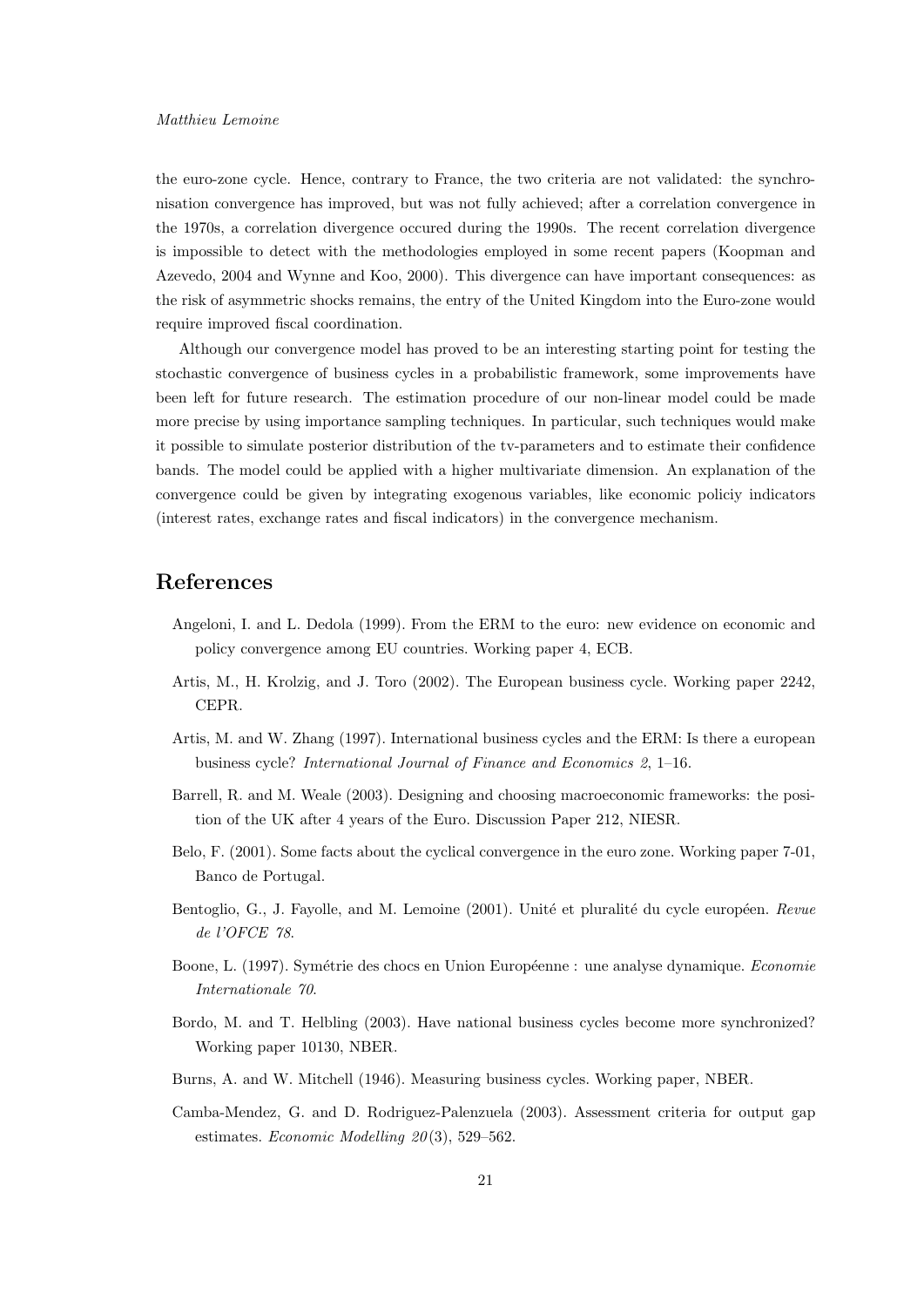- Cooley, T. and E. Prescott (1976). Estimation in the presence of stochastic parameter variation. Econometrica  $44(1)$ , 167–184.
- Durbin, J. and S. Koopman (2001). Time Series Analysis by State-Space Methods. Oxford: Oxford University Press.
- Engle, R. (2002). Dynamic conditional correlation: a simple class of multivariate generalized autoregressive conditional heteroskedasticity models. Journal of Business and Economic Statistics  $20(3)$ , 339-350.
- Engle, R. and S. Kozicki (1993). Testing for common features. Journal of Business and Economic Statistics  $11(4)$ .
- Hallett, A. and C. Richter (2004). A time-frequency analysis of the coherences of the US-business cycle and the European business cycle. Discussion paper series 4751, CEPR.
- Hamilton, J. (1989). A new approach to the economic analysis of nonstationary time series and the business cycle. Econometrica 57, 357–84.
- Harding, D. and A. Pagan (1999). Dissecting the cycles. Working paper, Melbourne Institute.
- Harvey, A. (1989). Forecasting, Structural Time Series Models and the Kalman Filter. Cambridge: Cambridge University Press.
- Harvey, A. and S. Koopman (1997). Multivariate structural time series models. In C. Heij, H. Schumacher, B. Hanzon, and C. Praagman (Eds.), Systematic Dynamics in Economic and Financial Models, pp. 269–298. Chichester: John Wiley and Sons.
- Harvey, A., E. Ruiz, and N. Shepard (1994). Multivariate stochastic variance models. The Review of Economic Studies 61 (2).
- Harvey, A. and T. Trimbur (2003). General model-based filters for extracting cycles and trends in economic time series. The Review of Economics and Statistics 85 (2), 244–55.
- HM Treasury (2003). UK membership of the single currency: An assessment of the five economic tests. Technical report, HM Stationery Office. Report presented to Parliament by the Chancellor of the Exchequer.
- Iacobucci, A. (2005). A frequency-selective filter for short-length time series. Computational Economics. Forthcoming.
- Koopman, S. and J. Azevedo (2004). Measuring synchronisation and convergence of business cycles. Discussion paper, Tinbergen Institute.
- Kose, M., E. Prasad, and M. Terrones (2003). How does globalization affect the synchronisation of business cycles? American Economic Review Papers and Proceedings 93, 57–62.
- Mills, T. and M. Holmes (1999). Common trends and cycles in european industrial production: Exchange rate regimes and economic convergence. The Manchester School  $67(4)$ , 507–587.
- Mundell, R. (1961). A theory of optimal currency areas. American Economic Review 51.
- Orphanides, A. and S. van Norden (2002). The unreliability of out-put-gap estimates in real time. Review of Economics and Statistics 84.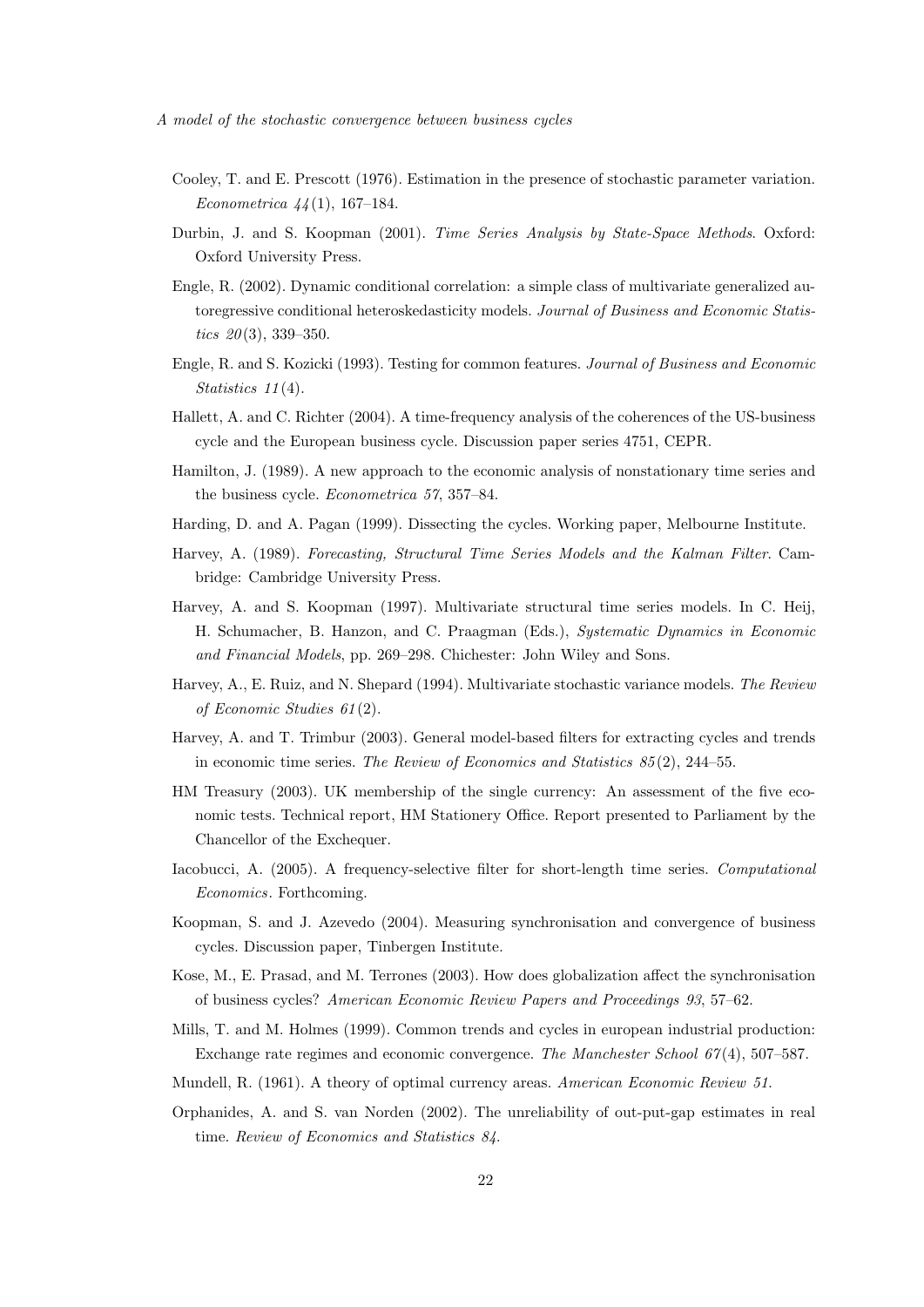- Rose, A. (1999). One money, one market: estimating the effect of common currencies on trade. Discussion paper 2329, CEPR.
- Rünstler, G. (2002). The information content of real-time output gap estimates: An application to the euro area. Working paper 182, ECB.
- Rünstler, G. (2004). Modelling phase shifts among stochastic cycles. *Econometrics Journal*  $\gamma(1)$ , 232–248.
- Stock, J. and M. Watson (1991). A probability model of the coincident economic indicators. In K. Lahiri and G. H. Moore (Eds.), Leading Economic Indicators: New Approaches and Forecasting Records, pp. 63–89. Cambridge: Cambridge University Press.
- Stock, J. and M. Watson (1998). Median unbiased estimation of coefficient variance in a timevarying parameter model. Journal of the American Statistical Association 93, 349–358.
- Stock, J. and M. Watson (2003). Understanding changes in international business cycle dynamics. Working paper 9859, NBER.
- Vahid, F. and R. F. Engle (1993). Common trends and common cycles. Journal of Applied Econometrics  $8(3)$ , 341-360.
- Wynne, M. and J. Koo (2000). Business cycles under monetary union: a comparison of the eu and the us. Economica 67, 347–374.
- Zarnowitz, V. (1985). Recent work on business cycles in historical perspective: a review of theories and evidence. Journal of Economic Literature 23, 523–580.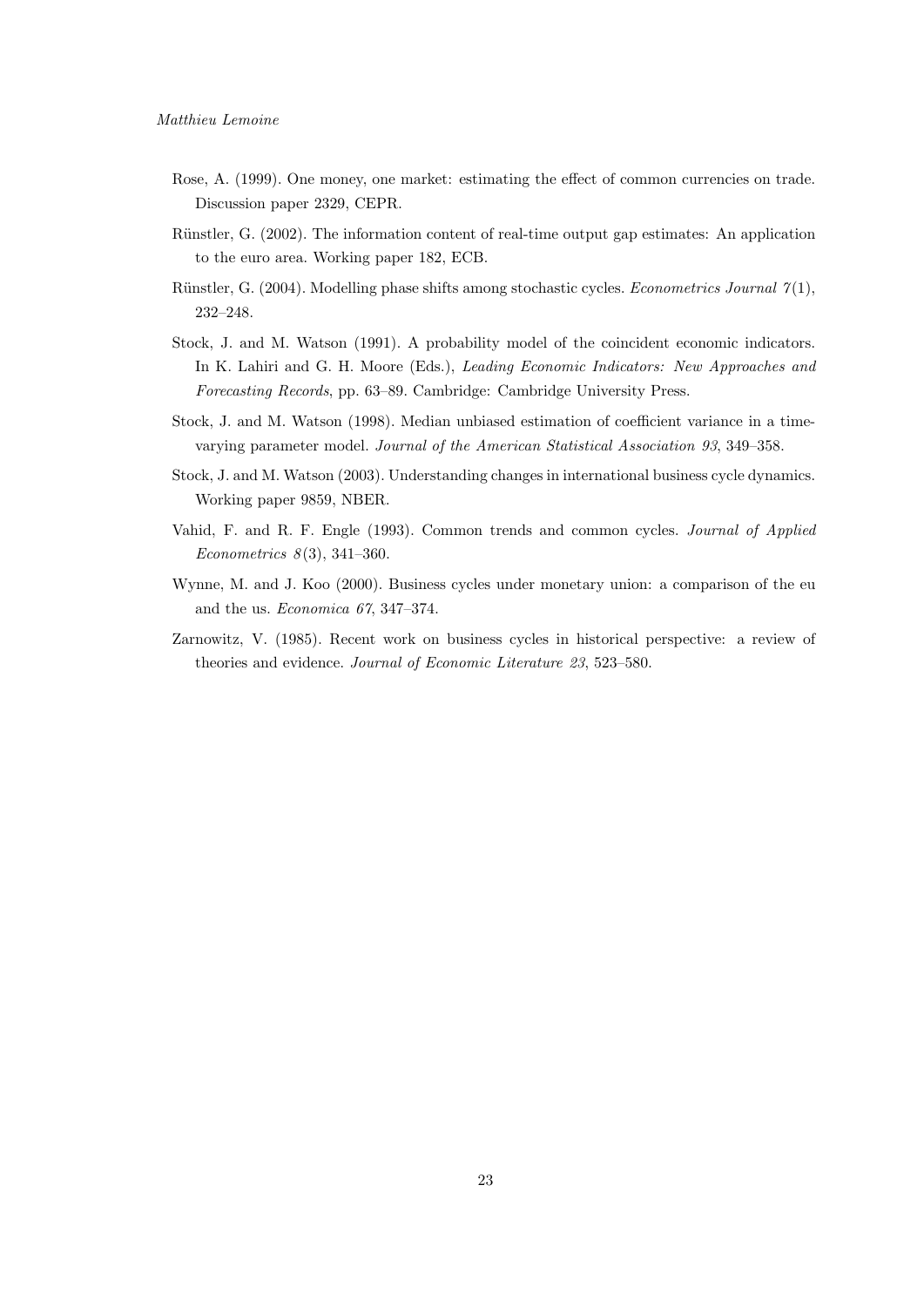# Appendices

# A Auto-covariance of business cycles in a SCCM model

## A.1 Simple multivariate form of the SCCM model

The SCCM model (8) is statistically equivalent (has the same cross-autocovariance functions) to the following model:

$$
y_{1,t} = [1,0] \overline{\psi}_{1,t} + \varepsilon_{1,t},
$$
  
\n
$$
y_{2,t} = [\cos(\lambda \xi_{2,t}), \sin(\lambda \xi_{2,t})] \overline{\psi}_{2,t} + \varepsilon_{2,t},
$$
  
\n
$$
\overline{\psi}_{i,t} = \phi T_{\lambda} \overline{\psi}_{i,t-1} + \overline{\kappa}_{i,t},
$$

with  $\bar{\psi}_{1,t} = [\psi_{i,t}, \psi_{i,t}^+]'$  and  $\bar{\kappa}_{i,t} = [\kappa_{i,t}, \kappa_{i,t}^+]'$ . The initial conditions at  $t = 0$  are defined by  $\bar{\psi}_{i,0} = \bar{\kappa}_{i,0}$ .  $\kappa_t = [\kappa_{1,t}, \kappa_{2,t}]'$  and  $\kappa_t^+ = [\kappa_{1,t}^+, \kappa_{2,t}^+]'$  are bivariate normal disturbances mutually uncorrelated at all time periods and have covariance matrices  $\Sigma_{\kappa,t}$ :

$$
\begin{bmatrix} \kappa_{1,t} \\ \kappa_{2,t} \end{bmatrix} \sim NID(0,\Sigma_{\kappa}), \begin{bmatrix} \kappa_{1,t}^+ \\ \kappa_{2,t}^+ \end{bmatrix} \sim NID(0,\Sigma_{\kappa}), \text{ with } \Sigma_{\kappa,t} = \begin{bmatrix} \sigma_{\kappa,1}^2 & \rho_t \sigma_{\kappa,1} \sigma_{\kappa,2} \\ \rho_t \sigma_{\kappa,1} \sigma_{\kappa,2} & \sigma_{\kappa,2}^2 \end{bmatrix}.
$$

 $\bar{\kappa}_{i,t}$  are bivariate normal disturbances and have  $2 \times 2$  covariance matrices  $\sigma_{\kappa,i}^2 I_2$  (with  $I_2$  the  $2 \times 2$ identity matrix).

Given that

$$
E(\psi_{1,0}\psi_{2,0}|\,\boldsymbol{\rho}_{1:t})=E(\kappa_{1,0}\kappa_{2,0}|\,\boldsymbol{\rho}_{1:t})=E(\kappa_{1,0}^+\kappa_{2,0}^+|\,\boldsymbol{\rho}_{1:t})=E(\psi_{1,0}^+\psi_{2,0}^+|\,\boldsymbol{\rho}_{1:t}),
$$

we can prove recursively that

$$
E(\psi_{1,t}\psi_{2,t}|\,\boldsymbol{\rho}_{1:t}) = E(\psi_{1,t}^+\psi_{2,t}^+|\,\boldsymbol{\rho}_{1:t})
$$
\n(A.1)

for each t.

## A.2 Cross-autocovariance between bivariate cycles

Before considering the covariance matrix of business cycles, conditional on the tv-parameters, sinc  $(T_{\lambda})^{\tau} = T_{\lambda\tau}$  for all integer  $\tau$ , we compute the cross-autocovariance  $\Omega_{\rho}(\tau, t)$  between the bivariate cycles  $\bar{\psi}_{1,t}$  and  $\bar{\psi}_{2,t-\tau}$  at a lag  $\tau > 0$ , conditional on  $\rho_{1:t} = [\rho_1, ..., \rho_t]'$ :

$$
\Omega_{\rho}(\tau, t) = E\left(\bar{\psi}_{1,t}\bar{\psi}_{2,t-\tau}^{'}\Big|\boldsymbol{\rho}_{1:t}\right)
$$
\n
$$
= E\left[\left(\phi^{\tau}T_{\lambda\tau}\bar{\psi}_{1,t-\tau}+\sum_{i=0}^{\tau-1}\phi^{i}T_{\lambda i}\bar{\kappa}_{1,t-i}\right)\bar{\psi}_{2,t-\tau}^{'}\Big|\boldsymbol{\rho}_{1:t}\right]
$$
\n
$$
= \phi^{\tau}T_{\lambda\tau}\Omega_{\rho}(0, t-\tau),
$$
\n(A.2)

with  $E[\cdot|\boldsymbol{\rho}_{1:t}]$  the "conditional on  $\boldsymbol{\rho}_{1:t}$ " expectation. Given that  $\bar{\psi}_{1,t-1} \perp \bar{\kappa}_{2,t}$  and  $\bar{\psi}_{2,t-1} \perp \bar{\kappa}_{1,t}$ , the cross-covariance  $\Omega_{\rho}(0,t)$  between  $\bar{\psi}_{1,t}$  and  $\bar{\psi}_{2,t}$ , conditional on  $\rho_{1:t}$ , is given by

$$
\Omega_{\rho}(0,t) = E\left(\bar{\psi}_{1,t}\bar{\psi}_{2,t}^{'}\Big|\rho_{1:t}\right)
$$
  
\n
$$
= E\left[\left(\phi T_{\lambda}\bar{\psi}_{1,t-1} + \bar{\kappa}_{1,t}\right)\left(\phi T_{\lambda}\bar{\psi}_{2,t-1} + \bar{\kappa}_{2,t}\right)'\Big|\rho_{1:t}\right]
$$
  
\n
$$
= \phi^{2}T_{\lambda}\Omega_{\rho}(0,t-1)T'_{\lambda} + \rho_{t}\sigma_{\kappa,1}\sigma_{\kappa,2}I_{2},
$$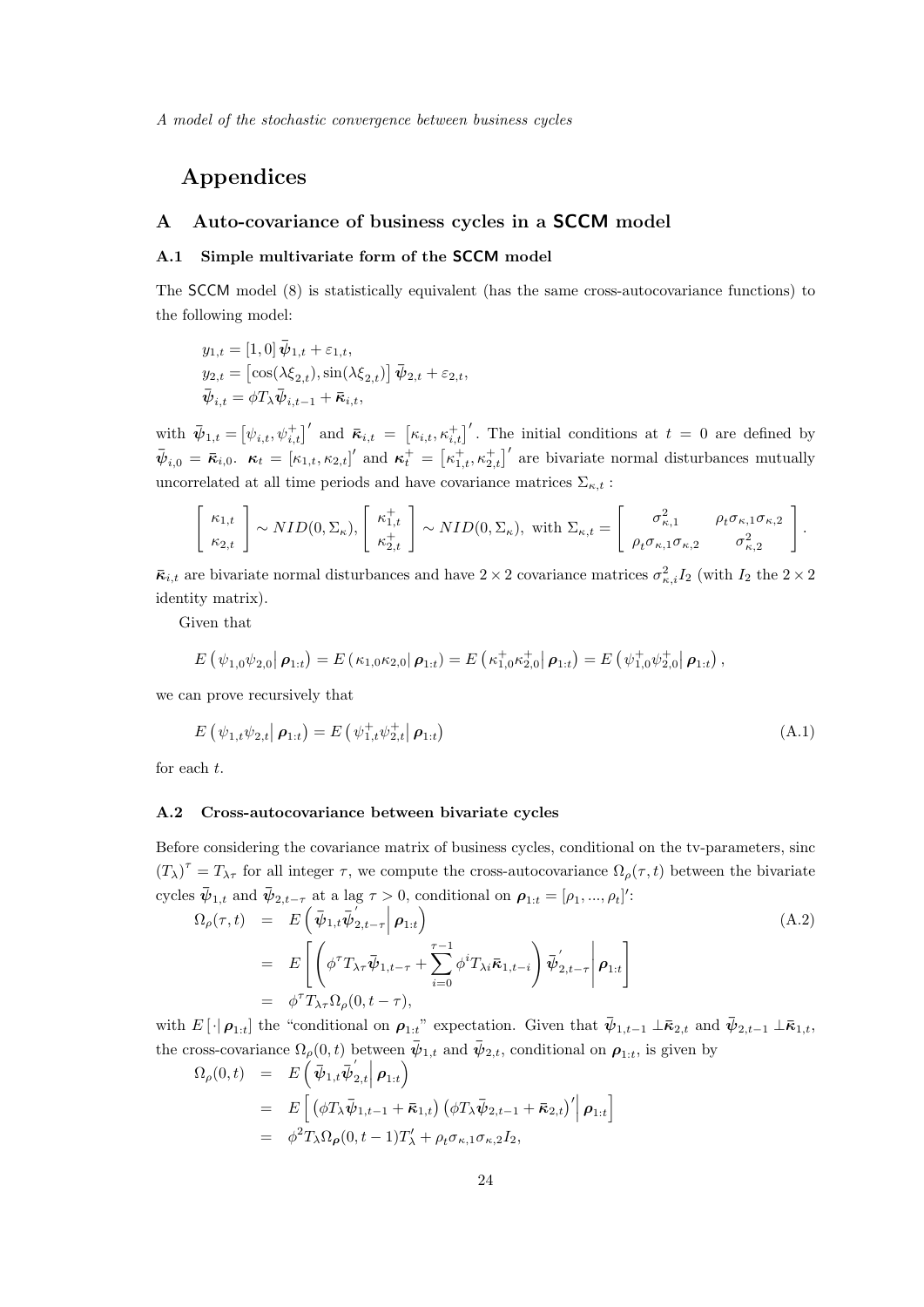#### Matthieu Lemoine

Since  $\psi_{1,t}^+ \perp \psi_{2,t}$ ,  $\psi_{1,t} \perp \psi_{2,t}^+$  and from (A.1), it follows that

$$
\Omega_{\rho}(0,t) = \begin{bmatrix} E(\psi_{1,t}\psi_{2,t}|\boldsymbol{\rho}_{1:t}) & E(\psi_{1,t}\psi_{2,t}^{+}|\boldsymbol{\rho}_{1:t}) \\ E(\psi_{1,t}^{+}\psi_{2,t}|\boldsymbol{\rho}_{1:t}) & E(\psi_{1,t}^{+}\psi_{2,t}^{+}|\boldsymbol{\rho}_{1:t}) \end{bmatrix} = E(\psi_{1,t}\psi_{2,t}|\boldsymbol{\rho}_{1:t}) I_2
$$

Hence,  $\Omega_{\rho}(0, t-1)$  commutes with the matrix  $T_{\lambda}$  which is orthogonal  $(T_{\lambda}T_{\lambda}^{\prime} = I_2)$ ,

$$
\Omega_{\rho}(0,t) = \phi^2 \Omega_{\rho}(0,t-1) + \rho_t \sigma_{\kappa,1} \sigma_{\kappa,2} I_2.
$$
\n(A.3)

Since  $\Omega_{\rho}(0,0) = \rho_0 \sigma_{\kappa,1} \sigma_{\kappa,2} I_2$  and given equation (A.3),

$$
\Omega_{\rho}(0,t) = (1 - \phi^2)^{-1} \tilde{\rho}_t \sigma_{\kappa,1} \sigma_{\kappa,2} I_2,\tag{A.4}
$$

with  $\tilde{\rho}_t = (1 - \phi^2) \sum_{i=0}^t \phi^{2i} \rho_{t-i}$  the exponential smoother of  $\rho_t$  (the parameter is equal to  $\phi^2$ ).

From equations (A.2) and (A.4), we derive the cross-autocovariance  $\Omega_{\rho}(\tau, t)$  between bivariate cycles  $\bar{\psi}_{1,t}$  and  $\bar{\psi}_{2,t-\tau}$  at a lag  $\tau > 0$ , conditional on  $\rho_{1:t} = [\rho_1, ..., \rho_t]'$ :

$$
\Omega_{\rho}(\tau,t) = (1 - \phi^2)^{-1} \phi^{\tau} \tilde{\rho}_{t-\tau} \sigma_{\kappa,1} \sigma_{\kappa,2} T_{\lambda \tau},\tag{A.5}
$$

## A.3 Auto-covariance matrix between business cycles

From (A.5), the cross-autocovariance  $\gamma_{\rho,\xi}(\tau,t)$  between business cycles  $y_{1,t}$  and  $y_{2,t}$  at a lag  $\tau > 0$ , conditional on  $\rho_{1:t}$  and  $\xi_{1:n} = [\xi_1, ..., \xi_n]'$ , is given by

$$
\gamma_{\rho,\xi}(\tau,t) = E\left[\begin{bmatrix} 1 & 0 \end{bmatrix} \bar{\psi}_{1,t} \bar{\psi}'_{2,t-\tau} \begin{bmatrix} \cos \xi_{2,t-\tau} \\ \sin \xi_{2,t-\tau} \end{bmatrix} \middle| \rho_{1:t}, \xi_{1:n} \right]
$$
  
\n
$$
= \begin{bmatrix} 1 & 0 \end{bmatrix} \Omega_{\rho}(\tau,t) \begin{bmatrix} \cos \xi_{2,t-\tau} \\ \sin \xi_{2,t-\tau} \end{bmatrix}
$$
  
\n
$$
= (1 - \phi^2)^{-1} \phi^{\tau} \tilde{\rho}_{t-\tau} \sigma_{\kappa,1} \sigma_{\kappa,2} \cos \left[ \lambda(\tau - \xi_{2,t-\tau}) \right].
$$
  
\n
$$
E(\log \zeta_{\rho})
$$
 the "conditional on a and  $\zeta$ "" expectation

with  $E(\cdot|\boldsymbol{\rho}_{1:t}, \boldsymbol{\xi}_{1:t})$  the "conditional on  $\boldsymbol{\rho}_{1:t}$  and  $\boldsymbol{\xi}_{1:n}$ " expectation.

By using similar arguments, it might be proved more generally that the autocovariance matrix  $\Gamma_{\rho,\xi}(\tau,t)$  of  $[\psi_{1,t}; \cos(\lambda \xi_{2,t})\psi_{2,t} + \sin(\lambda \xi_{2,t-\tau})\psi_{2,t}^+]$  at a lag  $\tau \geq 0$ , conditional on  $\rho_{1:t}$  and  $\xi_{1:n}$ , is given by

$$
\Gamma_{\rho,\xi}(\tau,t) = (1-\phi^2)^{-1} \phi^{\tau} \begin{bmatrix} \sigma_{\kappa,1}^2 \cos(\lambda \tau) & \tilde{\rho}_{t-\tau} \sigma_{\kappa,1} \sigma_{\kappa,2} \cos\left[\lambda(\tau+\xi_{2,t})\right] \\ \tilde{\rho}_{t-\tau} \sigma_{\kappa,1} \sigma_{\kappa,2} \cos\left[\lambda(\tau-\xi_{2,t-\tau})\right] & \sigma_{\kappa,2}^2 \cos(\lambda \tau) \end{bmatrix};
$$

at a lag  $\tau < 0$ , it can also be shown that

$$
\Gamma_{\rho,\xi}(\tau,t) = (1-\phi^2)^{-1}\phi^{-\tau}\left[\begin{array}{cc} \sigma_{\kappa,1}^2\cos(\lambda\tau) & \tilde{\rho}_t\sigma_{\kappa,1}\sigma_{\kappa,2}\cos\left[\lambda(\tau+\xi_{2,t})\right] \\ \tilde{\rho}_t\sigma_{\kappa,1}\sigma_{\kappa,2}\cos\left[\lambda(\tau-\xi_{2,t-\tau})\right] & \sigma_{\kappa,2}^2\cos(\lambda\tau) \end{array}\right].
$$

At time t, if  $\phi = 0$ ,  $\phi = 1$ ,  $\lambda = 0$ ,  $\lambda = \pi$  or  $\rho_{1:t} = \mathbf{0}_t$ , the autocovariance matrix  $\Gamma_{\rho,\xi}(\tau,t)$  does not depend on  $\xi_{2,t}$  and the phase-shift  $\xi_{2,t}$  is not identifiable. Thus, the *identification conditions*  $(\phi > 0)$ ,  $(0 < \lambda < \pi)$  and  $(\rho_t > 0, \forall t)$  are assumed.